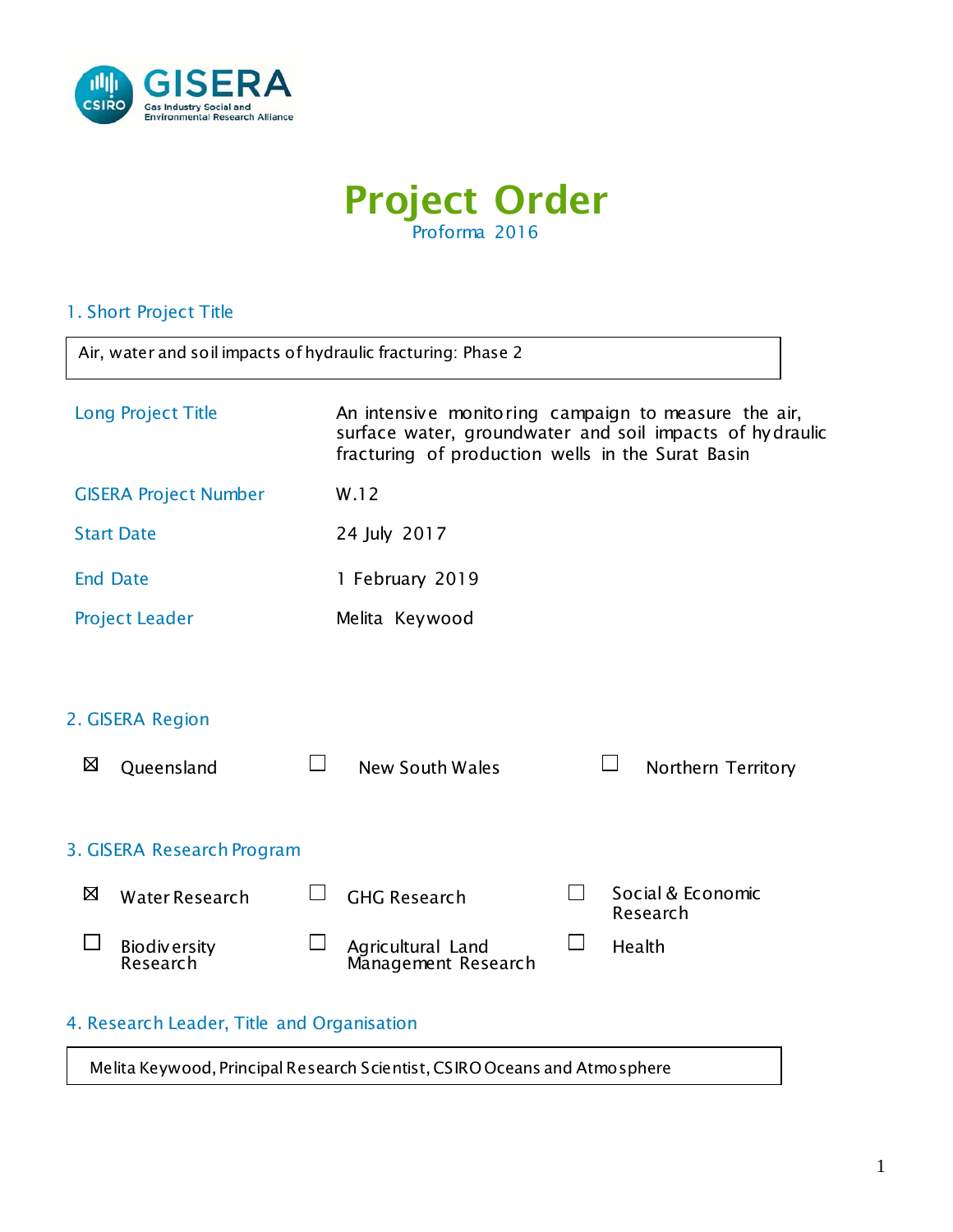

## 5. Background

The potential impact on air, surface water, groundwater and soil of hydraulic fracturing (HF) operations in coal seam gas production are of general concern to communities living in gas development regions. The Surat Basin is no different, and members of the Western Downs community want evidence that they will not be subjected to any adverse impacts as HF becomes increasingly used in that region. Community concerns center around disclosure of the nature and type of chemicals used in the HF operations; potential enhanced mobilization of geogenic contaminants (e.g. Rn, Hg, organics) from the coal seam; the environmental fate of HF chemicals and geogenic contaminants; and the potential for impacts on human health and the environment.

The objective of this study is to conduct a comprehensive investigation on the effects of HF on air, water and soil quality. This will involve measurements of contaminant concentrations before, during and after HF at selected sites in the Surat Basin.

The project comprises a Phase 1 Review and Monitoring/Sampling Design (5 months) and a Phase 2, Monitoring and Sampling Program (13 months). Phase 1 was completed by the end of June 2017 under Project Order W-11 and this Project Order concerns the approval of Phase 2 of the project.

This project presents an important opportunity to generate a comprehensive account of the potential for environmental impacts from CSG production including HF. The project presents a unique opportunity to access production wells during an extended HF program. APLNG will allow unrestricted access,where safe, to air, surface water, groundwater and soil in the vicinity of wells being hydraulically fractured for establishing instruments, sample collection and ongoing monitoring. APLNG will also liaise with researchers to maximize data collection during Phase 2.

The intention is to conduct an independent study, however there may be a perceived risk around conflict-of-interest which could present a risk to CSIRO independence associated with this project as APLNG will have involvement in enabling access to the well field. These risks will be mitigated through the engagement of an external Review Panel consisting of four independent external scientists who have reviewed the study designs produced in Phase 1 and who will review the study results and outcomes. In addition, a Stakeholder Panel of local representatives will be engaged through a GISERA 'Knowledge Transfer' session to the study results and outcomes.

CSIRO will oversee the study and GISERA governance; audit procedures of third party air sampling and analysis providers; compile and analyze data; report data; and, make data/reports publicly available on GISERA website with open public access to data.

APLNG will provide CSIRO with information on chemicals used during HF (including a sample of the HF fluid to be collected and analyzed to confirm its composition) and provide information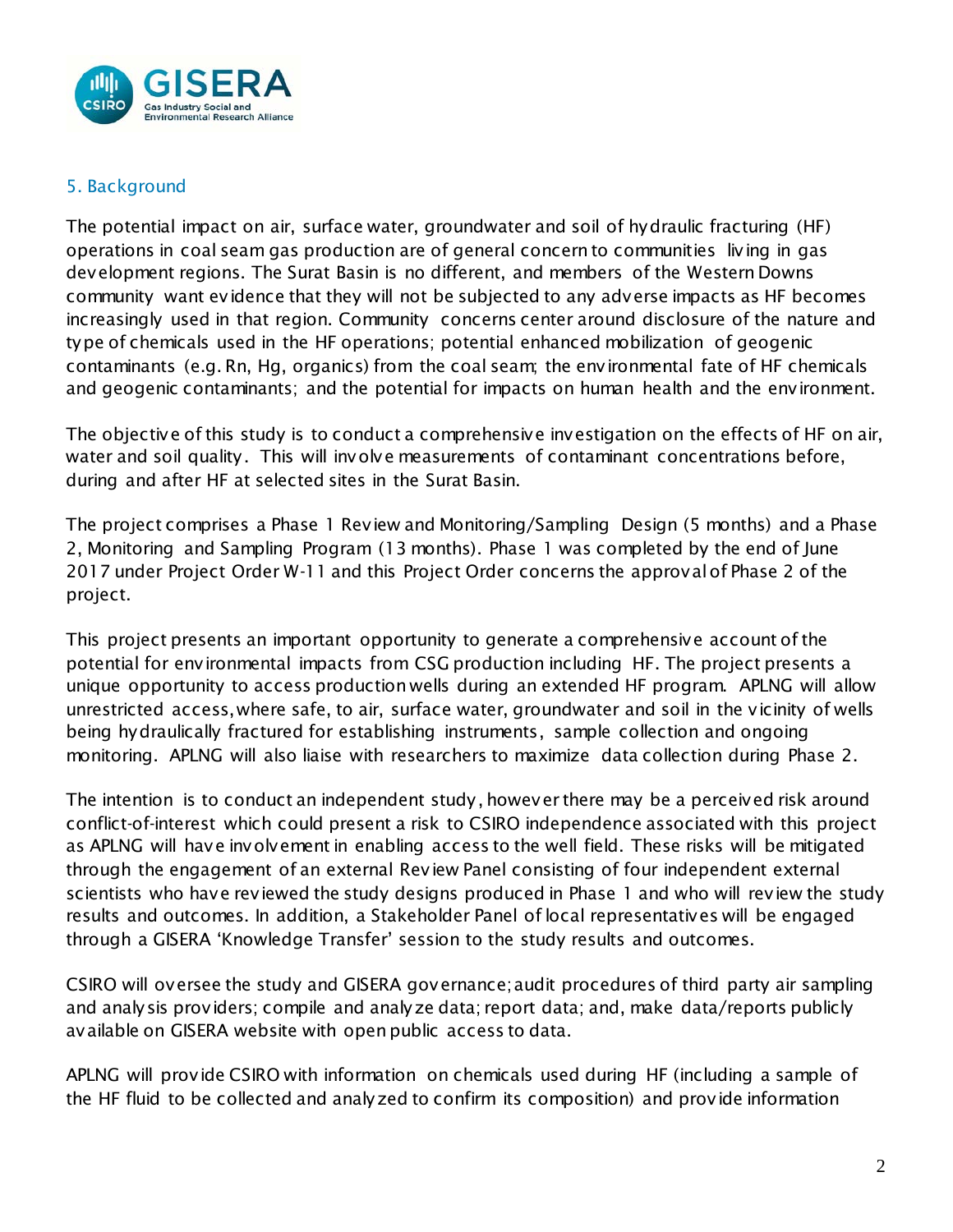

about the HF process; will provide access to the wells during the HF activities; and, ensure a safe work environment and necessary HSE training and PPE.

The study team includes CSIRO Oceans and Atmosphere, CSIRO Land and Water, ANSTO Centre for Accelerator Science, ANSTO Environmental Research, Macquarie University Department of Environmental Science and University of Queensland ENTOX. This proposal includes the rationale, methodologies and budgets for the air quality and the water and soil measurement components of the study.

## 6. Project Description

The project consists of two phases:

- 1. Phase 1 Review, study design for a measurement program and establishment of baseline monitoring/sampling which was completed on 30 June 2017. The study designs for the air quality and water and soil quality components that inform this proposal are currently being peer reviewed.
- 2. Phase 2 Implementation of measurement program designed in Phase 1. Approval of Phase 2 is now sought by the Queensland Regional Research Advisory Committee (RRAC).

This project description includes the rationale, methodologies and budgets for the air quality and the water and soil components of the study.

## **Air Quality Component**

The methodology comprises a suite of measurements of atmospheric gaseous and particle species to be undertaken during HF at two sites in the Surat Basin. The objectives of the proposed study are:

- Objective 1- Quantify enhancements in air pollutant levels above back ground that occur during HF operations.
- Objective 2- Provide information on the contribution of HF and non-HF related sources of air pollutants to local air quality at the selected study site
- Objective 3- Provide comparisons of the air quality observed at the site with Australian federal and state air quality objectives, as well as data from other air quality studies undertaken in areas not directly impacted by HF operations both within the Surat Basin and in other locations in Australia.

The proposed sampling and measurement methodologies are designed to target air pollutants identified as being of particular concern in relation to HF. Criteria for selection included pollutants identified in a review of the literature (Keywood and Dunne 2017); if an air quality standard (national or state) exits for the pollutant; if the pollutant is a tracer for specific sources, and if a suitable measurement techniques exist to provide air pollutant data of sufficient quality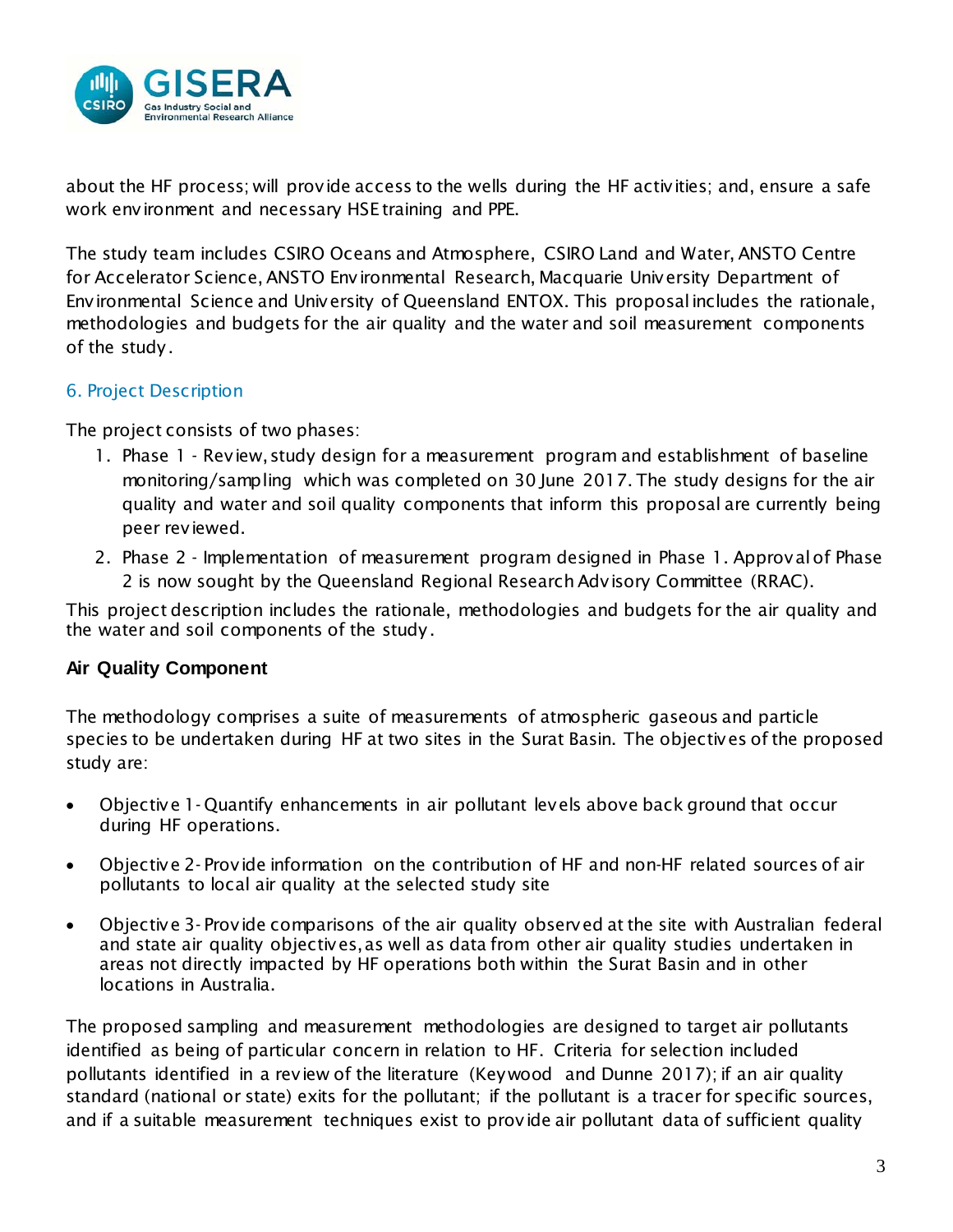

to meet the study objectives. Current state and federal Ambient Air Quality Standards that apply to pollutants identified for incorporation into this study design are listed in Table 1.

The key pollutants listed in [Table 1](#page-3-0) represent the minimum that would be reported as part of the proposed study design. The measurement techniques for BTEX (the sum of benzene, toluene, ethylbenzene, and xylenes).and formaldehyde are capable of measuring many other Volatile Organic Compounds (VOCs), aldehydes and ketones. Likewise, the proposed  $PM_{10}$  analysis techniques will provide detailed information on the composition of  $PM_{10}$  including elemental analysis, and analysis for soluble ions and anhydrous sugars. Additional species from these analyses will be included in reporting if found to be associated with potential negative impacts on air quality associated with HF at the site, or are useful for characterizing the sources of PM, VOCs or other air pollutants at the site.

| <b>Pollut</b> ant                                                   |                                 | <b>Ambient Air Quality Standard</b>                   |                                                                                                                                                        | <b>Potential HF Sources</b>                                                                                                                                                                                                                                                                                                                                                                                                                                              |
|---------------------------------------------------------------------|---------------------------------|-------------------------------------------------------|--------------------------------------------------------------------------------------------------------------------------------------------------------|--------------------------------------------------------------------------------------------------------------------------------------------------------------------------------------------------------------------------------------------------------------------------------------------------------------------------------------------------------------------------------------------------------------------------------------------------------------------------|
|                                                                     | Averaging<br><b>Period</b>      | Max<br>Concentration                                  | <b>Relevant</b><br><b>Standard</b>                                                                                                                     |                                                                                                                                                                                                                                                                                                                                                                                                                                                                          |
| Oxides of                                                           | 1 <sub>h</sub>                  | $0.12$ ppm                                            | <b>Air NEPM</b>                                                                                                                                        | Exhaust from diesel powered                                                                                                                                                                                                                                                                                                                                                                                                                                              |
| Nitrogen                                                            | 1 year                          | $0.03$ ppm                                            | Qld EPP Air<br>(2008)                                                                                                                                  | equipment & vehicles                                                                                                                                                                                                                                                                                                                                                                                                                                                     |
| Carbon                                                              | 8h                              | 9 ppm                                                 | <b>Air NEPM</b>                                                                                                                                        | Exhaust from diesel powered                                                                                                                                                                                                                                                                                                                                                                                                                                              |
| Monoxide                                                            |                                 |                                                       | <b>Old EPP Air</b>                                                                                                                                     | equipment & vehicles                                                                                                                                                                                                                                                                                                                                                                                                                                                     |
| Ozone                                                               | 1 <sub>h</sub>                  | $0.10$ ppm                                            | <b>Air NEPM</b>                                                                                                                                        | Secondary pollutant- No direct                                                                                                                                                                                                                                                                                                                                                                                                                                           |
|                                                                     | 4 h                             | $0.08$ ppm                                            | Qld EPP Air                                                                                                                                            | emissions                                                                                                                                                                                                                                                                                                                                                                                                                                                                |
|                                                                     |                                 |                                                       |                                                                                                                                                        | Product of reactive processes in air                                                                                                                                                                                                                                                                                                                                                                                                                                     |
|                                                                     |                                 |                                                       |                                                                                                                                                        | between VOCs and NO <sub>x</sub>                                                                                                                                                                                                                                                                                                                                                                                                                                         |
| <b>PM10</b>                                                         | day                             | 50 $\mu$ g/m <sup>3</sup>                             | <b>Air NEPM</b>                                                                                                                                        | Windborne dust, soil, sand, sea salt.                                                                                                                                                                                                                                                                                                                                                                                                                                    |
|                                                                     | 1 year                          | $25 \mu g/m^3$                                        | <b>Old EPP Air</b>                                                                                                                                     | Vehicle exhaust and other combustion                                                                                                                                                                                                                                                                                                                                                                                                                                     |
| PM2.5                                                               | day                             | $25 \mu g/m^3$                                        | <b>Air NEPM</b>                                                                                                                                        | emissions.                                                                                                                                                                                                                                                                                                                                                                                                                                                               |
|                                                                     | 1 year                          | $8 \mu g/m^3$                                         |                                                                                                                                                        | Secondary pollutant -chemical reactions                                                                                                                                                                                                                                                                                                                                                                                                                                  |
|                                                                     |                                 |                                                       |                                                                                                                                                        |                                                                                                                                                                                                                                                                                                                                                                                                                                                                          |
|                                                                     |                                 |                                                       |                                                                                                                                                        |                                                                                                                                                                                                                                                                                                                                                                                                                                                                          |
|                                                                     |                                 |                                                       |                                                                                                                                                        |                                                                                                                                                                                                                                                                                                                                                                                                                                                                          |
|                                                                     |                                 |                                                       |                                                                                                                                                        |                                                                                                                                                                                                                                                                                                                                                                                                                                                                          |
|                                                                     |                                 |                                                       |                                                                                                                                                        |                                                                                                                                                                                                                                                                                                                                                                                                                                                                          |
|                                                                     |                                 |                                                       |                                                                                                                                                        |                                                                                                                                                                                                                                                                                                                                                                                                                                                                          |
|                                                                     |                                 |                                                       |                                                                                                                                                        |                                                                                                                                                                                                                                                                                                                                                                                                                                                                          |
|                                                                     |                                 |                                                       |                                                                                                                                                        |                                                                                                                                                                                                                                                                                                                                                                                                                                                                          |
|                                                                     |                                 |                                                       |                                                                                                                                                        |                                                                                                                                                                                                                                                                                                                                                                                                                                                                          |
|                                                                     |                                 |                                                       |                                                                                                                                                        |                                                                                                                                                                                                                                                                                                                                                                                                                                                                          |
|                                                                     |                                 |                                                       |                                                                                                                                                        |                                                                                                                                                                                                                                                                                                                                                                                                                                                                          |
|                                                                     |                                 |                                                       |                                                                                                                                                        |                                                                                                                                                                                                                                                                                                                                                                                                                                                                          |
|                                                                     |                                 |                                                       |                                                                                                                                                        |                                                                                                                                                                                                                                                                                                                                                                                                                                                                          |
|                                                                     |                                 |                                                       |                                                                                                                                                        |                                                                                                                                                                                                                                                                                                                                                                                                                                                                          |
| <b>Benzene</b><br>Toluene<br>Xylenes<br>Formaldehyde<br><b>PAHs</b> | 1 year<br>24 h<br>24h<br>1 year | $0.003$ ppm<br>$0.04$ ppm<br>$0.3$ ng /m <sup>3</sup> | Air Toxics<br><b>NEPM</b><br>Qld EPP<br><b>Air Toxics</b><br><b>NEPM</b><br>Qld EPP<br>(2008)<br><b>Air Toxics</b><br><b>NEPM</b><br>Qld EPP<br>(2008) | between gases or between gases and<br>other particles in the air.<br><b>Exhaust and Evaporative emissions</b><br>from vehicles and equipment<br>Geogenic contaminants in CSG &<br>flowback fluid<br>Exhaust from diesel powered<br>equipment & vehicles<br>Secondary pollutant -Product of reactive<br>processes in atmosphere between<br><b>VOCs and NOx</b><br>Exhaust from diesel powered<br>equipment & vehicles<br>Geogenic contaminants in CSG &<br>flowback fluid |

<span id="page-3-0"></span>**Table 1 Relevant air quality standards and potential HF sources that could impact air quality. NEPM is National Environment Protection Measure**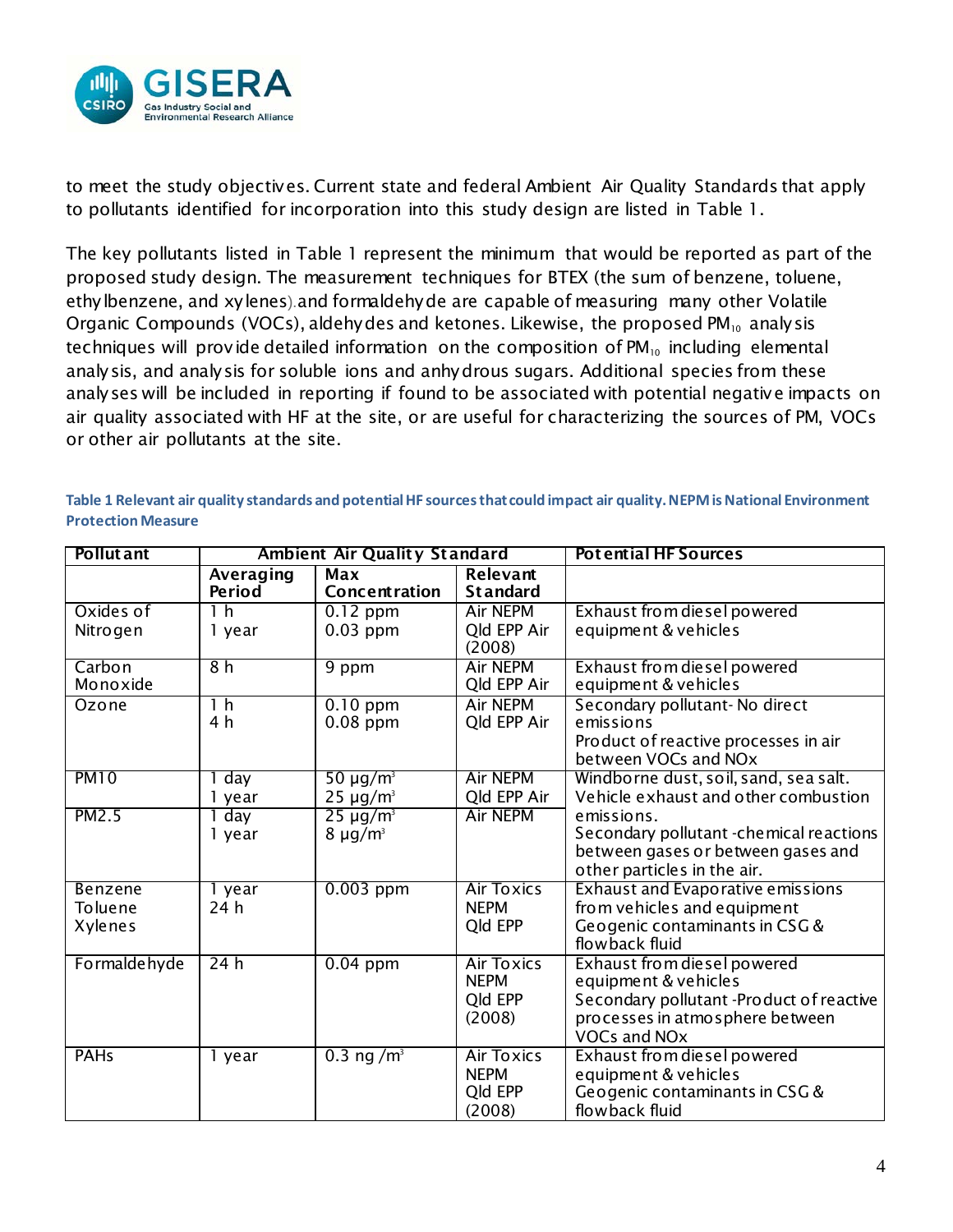

| Mercury | vear | ug/m <sup>3</sup> | Qld EPP<br>(2008) | Geogenic contaminants in CSG $\&$<br>flowback fluid                      |
|---------|------|-------------------|-------------------|--------------------------------------------------------------------------|
| Radon   |      |                   |                   | Geogenic contaminants in $\mathsf{CSG\,} \mathfrak{C}$<br>flowback fluid |

A three-tier hierarchy of air quality monitoring methods for incorporation in the proposed study design will be used. If an air quality monitoring method was not available from the first tier, a subsequent tier was used.

- Tier 1- Australian Standard Methods as outlined in Schedule 3 of the Ambient Air Quality and Air Toxics NEPMs.
- Tier 2- Appropriate internationally recognised methods or standard techniques.
- Tier 3 Non-standard methods with appropriate calibration and validation procedures to assess their accuracy and precision. Validation of Tier 3 measurements against Tier 1 and 2 methods will be undertaken where possible.

The suitability of measurement techniques was also assessed in terms of the time resolution required to capture emissions from specific activities within the whole HF process (e.g. chemical mixing, injection, and flowback) which occur on time scales of hours to days. Each measurement method was also assessed in terms of the required method detection limits and measurement uncertainty to provide robust and meaningful information about the concentration of an air pollutant. For instance, if the method detection limit is not significantly lower (i.e. at least 10 x lower) than relevant the NEPM or the QLD air quality standard objective for the pollutant under consideration, the method was deemed inappropriate.

CSIRO will carry out measurements at a minimum of one HF site in the Surat Basin; the final location of the measurement programs will be dependent on the access to the sites and provision of power at the sites. At the time of the preparation of this proposal the targeted HF site is Combabula.

Concentration of NEPM criteria gases pollutant concentrations and VOCs will be compared with simultaneous data collected as part the SBAAQ Study.

The proposed measurement approach for the Combabula site is comprised of two parts- a fixed AQMS located within the HF field and four battery powered perimeter monitoring stations located around the boundary of the property (perimeter monitoring sites). The Combabula site under consideration for inclusion in the project contains 26 wells, 13 of which started HF in August 2017.

In general Tier 1 and 2 methods will be used in the AQMS while Tier 3 method will be used in the perimeter monitoring stations. The list of pollutants and measurement methods include continuous measurements of NEPM criteria pollutants, methane, black carbon aerosol as well as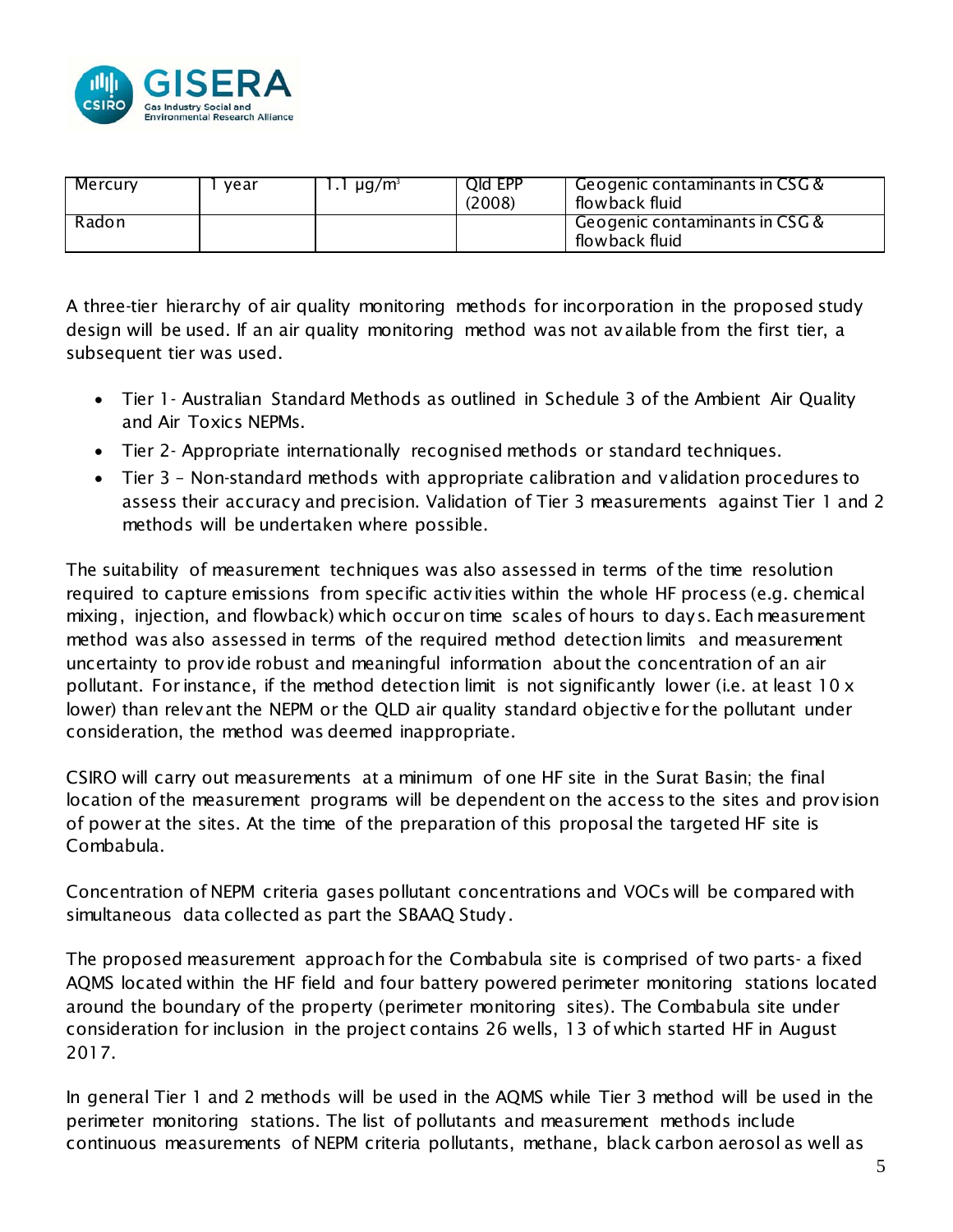

VOCs by Proton Transfer Reaction Mass Spectrometry (PTR-MS) and integrated sampling of VOCs and particles.

A highlight of the Combabula campaign will be the first deployment in an Australian unconventional gas field of the PTR-MS which continuously measures the concentration of VOC's, including NEPM Air Toxics BTEX and formaldehyde. This technique is ideal for tracking short duration HF events and has been successfully utilized in studies of unconventional oil and gas in the US and Canada (e.g. Warneke et al 2015, Li et al 2017).

An additional highlight of the Combabula monitoring program will be the collection of a large number of particle samples on filters at the AQMS that will undergo several analytical procedures to determine the mass and detailed composition of the particles. This information will be used to assess the contribution of HF and non-HF sources to total particle load. This methodology was recently successfully used to investigate the sources of airborne particles in a coal mining region in the Upper and Lower Hunter Particle Characterization Studies (Hibberd et al 2013, 2015).

Instrumentation will be installed and commissioned, with measurements occurring  $\sim$  28 days during HF activities. Baseline and post-HF data will be derived from 21 days of measurements made before and 21 days after HF activity in this study.

Continuous measurements will occur at the AQMS and perimeter monitoring stations over ~70 days resulting in approximately 31,000 days of data (across 47 parameters). Integrated samples will be collected at the AQMS and perimeter monitoring sites resulting in the collection of 788 samples that will undergo 6 analytical procedures to determine the concentration of at least 74 pollutants.

Other data that will be utilized in the air quality component of the study include previous air quality studies conducted as part of Industry Environmental Assessments, HF well completion reports, simulation impact monitoring data, site activity schedules and wider industry data. This information will be used to assess the applicability of the results observed in this study to improved understanding of the potential impacts of HF on air quality at other sites. The potential for emission of air pollutants from HF fluids (injectate and flowback waters) via evaporation, volatilization, or aerosol formation is poorly understood. The analysis of flowback waters and injectate collected as part of the water and soil component of this study will be utilized to screen for pollutants that may have a pathway from HF fluids to air. Assessments of the source potential of HF fluids will be compared with the observed air quality during periods where the air measured was likely to have been impacted by the potential source i.e. during chemical mixing, injection and flowback.

In addition, in October 2016 APLNG with advice from CSIRO initiated a program of passive monitoring of VOCs at 4 locations within the Condabri field, and at 3 locations in a neighboring field that contains 5 wells that underwent HF in November 2016. The passive samplers are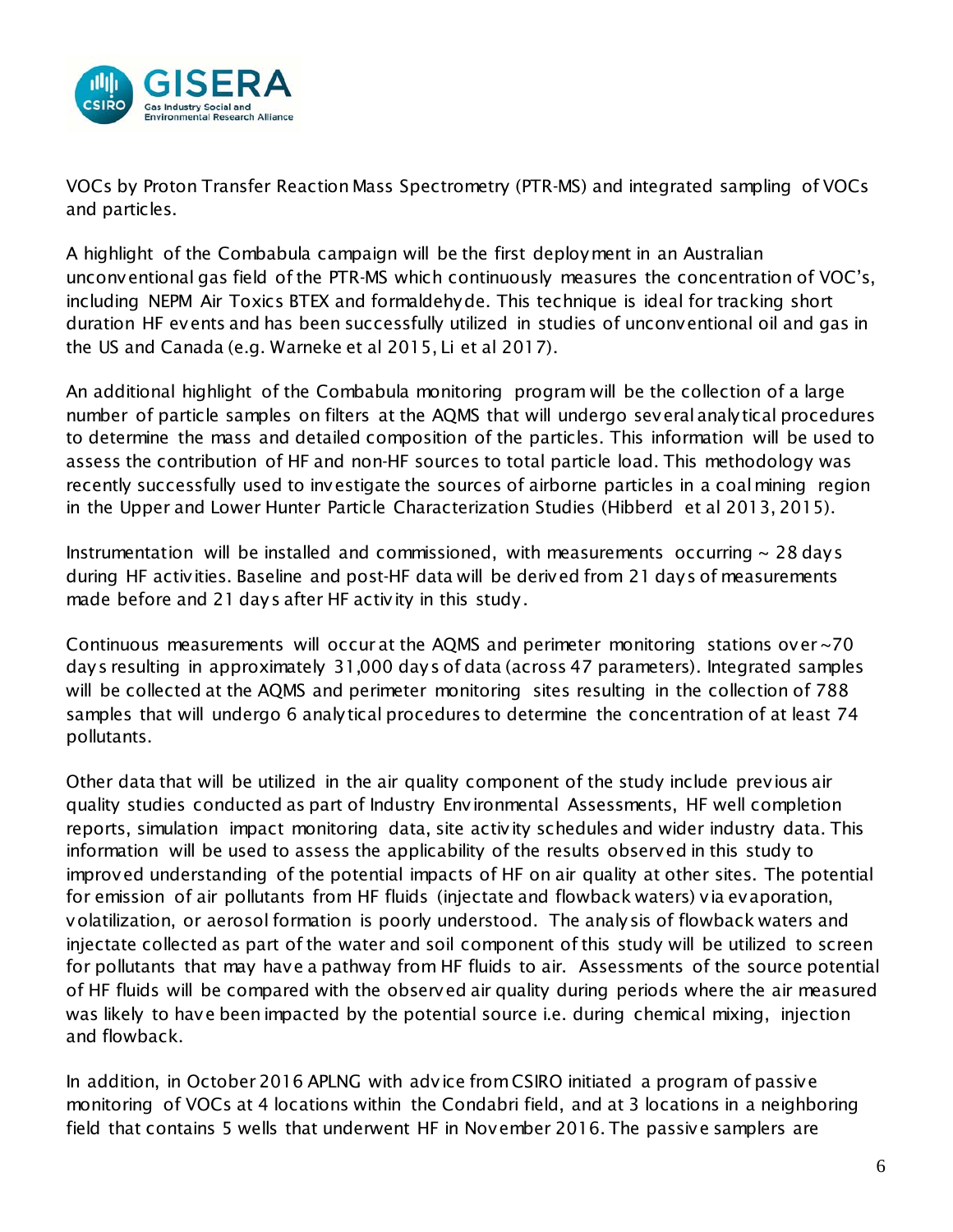

deployed by SGS Leeder Chinchilla for a period of two weeks and are analyzed by SGS Leeder in Mitcham, Melbourne. Three types of passive samplers have been deployed at each site: one for VOCs including BTEX, one for aldehydes including formaldehyde and one for hydrogen sulfide (H2S). This VOC monitoring will end in late 2017 and the data will be incorporated into reporting for this HF study, providing critical longer term information on the levels of VOCs before, during and after HF activities at a second site.

The Condabri site is located within the air quality monitoring network operating as part of the GISERA Surat Basin Ambient Air Quality (SBAAQ) Study being undertaken by the project team. The network comprises 5 ambient air quality monitoring stations measuring NEPM criteria pollutants and in some cases methane as well as 10 sites at which volatile organic compounds (VOCs) are being monitored by passive samplers.

Overall, the proposed methodology represents the most detailed study of the impact of HF on air quality to be undertaken in Australia. While the focus of this study is the use of HF for CSG extraction, the proposed study will provide a proof of concept for a comprehensive approach to measuring air quality impacts of HF at other locations and in other unconventional gas resources (tight gas, shale gas) in Australia.

A description of how these data will be used to address the air quality component objectives is presented below.

Objective 1- Quantify enhancements in air pollutant levels above background that occur during HF operations. The data from the proposed methodology will be used to address objective 1 by:

- a. Comparison of data from the HF site with measurements taken at the site prior to HF operations
- b. Comparison of data from the HF site with simultaneous measurements at other AQMS in SBAAQ study network.

Objective 2- Provide information on the contribution of HF and non-HF related sources of air pollutants to local air quality at the selected study site. The data from the proposed methodology will be used to address objective 2 by:

- c. Comparison of temporal variations in pollutant levels observed by continuous measurement systems, with meteorological parameters in particular wind direction, and activities occurring upwind of the monitoring system on site and in the surrounding area.
- d. Investigation of the detailed composition measurements of particulate and gaseous pollutants and relationships between pollutants which can be used to estimate contribution of different sources to air pollutant load. For instance, the Al/Si ratio in elemental composition analysis of PM10 can be used to estimate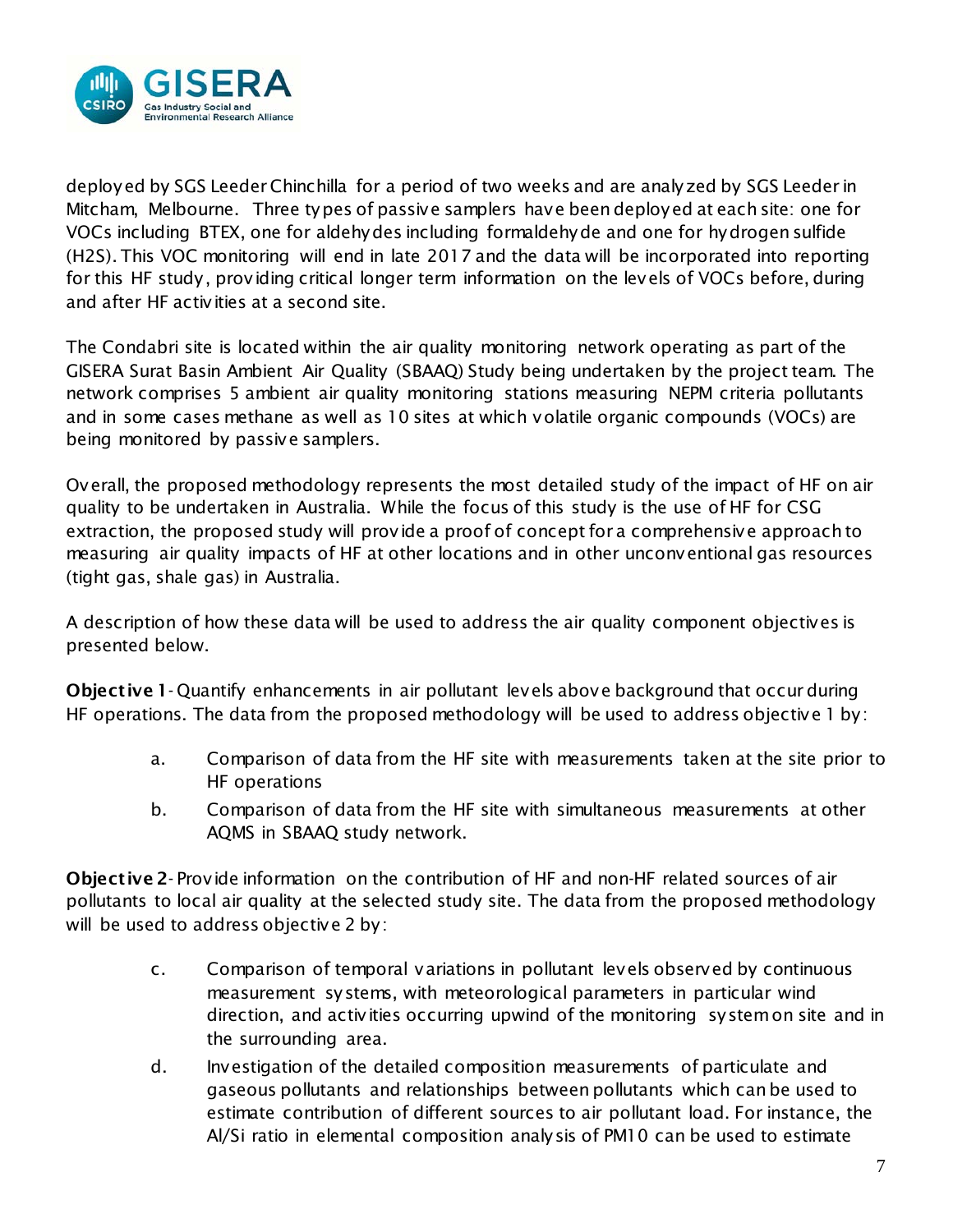

contribution of soil (Al) and sand (Si) including proppant to total PM10 load. Likewise, that ratio of benzene to CO differs between diesel exhaust and wood smoke emissions; levoglucosan can also be used as a tracer for woodsmoke.

e. Statistical analysis methods will be applied to the whole dataset to investigate pollutant sources. This may include analyses such as positive matrix factorisation assuming an adequate number of samples of sufficient quality are successfully collected.

Objective 3- Perform comparisons of the data with Australian federal and state air quality objectives, as well as data from other air quality studies undertaken in areas not directly impacted by HF operations both within the Surat Basin and in other locations in Australia. The proposed methodology will be used to address objective 3 by:

- f. Employing where possible, Australian Standard measurement techniques (Tier 1) and properly validated Tier 2 and 3 techniques to provide data that are directly comparable to NEPM and Qld EPP ambient air quality guidelines.
- g. Providing compatible data from HF site for comparison measurements taken simultaneously at other AQMS in SBAAQ study network.
- h. Providing compatible data for comparison with measurements taken simultaneously at other locations not impacted by CSG activities, including other areas of Queensland via data from the Qld EPA ambient air quality network.
- i. Providing compatible data for comparison with historical measurements at other locations, not impacted by CSG activities, where CSIRO has deployed similar instrumentation.

## **Water and Soil Component**

The objectives of water and soil quality component of the study are

- Objective 1-To quantify the impacts of HF operations on the concentrations of contaminants in nearby surface waters, groundwater and soil
- Objective 2- To assess the concentrations of HF chemicals and geogenic contaminants in flowback and produced waters resulting from CSG HF operations
- Objective 3-To check compliance of contaminant concentrations in the collected water and soil samples with relevant Australian water and soil quality guidelines
- Objective 4- To conduct a laboratory assessment of various spill scenarios involving spillage of HF chemicals and flowback waters onto soils types representative of the Surat Basin.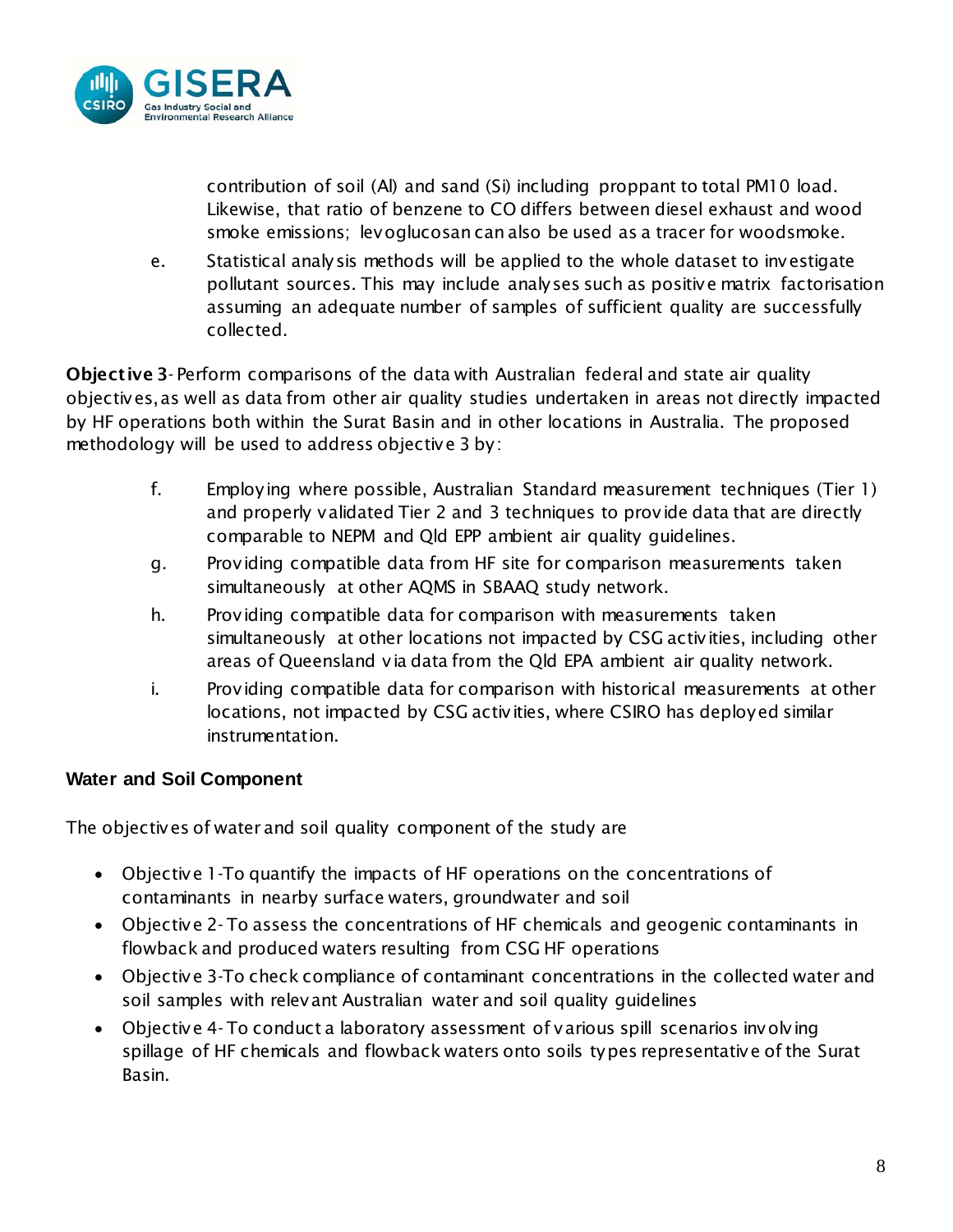

The study will involve the collection of samples of surface waters, groundwater, flowback water from the HF operations, produced water and soil samples from the HF site operations area. Sampling will be conducted at APLNG sites located at Combabula and Condabri.

Details of the sampling plan are provided here for the Condabri site. However, it is likely that some of the Condabri sampling program may be moved to Combabula depending on APLNG's HF program, which is subject to change. Sampling locations and the timing will be finalized through consultation with APLNG. It is also anticipated that refinements to the sampling plan will be made as the project progresses and water and soil quality information is accumulated. Hence the program outlined below is a preliminary program that will evolve as more information on the HF program to be carried out at Combabula becomes available.

All water and soil samples will be collected and analysed using internationally accepted sampling and analysis protocols. Where possible sample analyses will be conducted in NATA accredited laboratories and will be subject to rigorous quality control. CSIRO staff will make at least three site visits during the course of the study in order to undertake specialist sampling, oversee sampling conducted by contractors and gain familiarity with the study sites.

The sample types and proposed number of samples are summarised in [Table 2.](#page-11-0) The collection of 108 water samples and 40 soil samples is planned, these samples will undergo 22 analytical procedures to determine the concentration of more than 150 pollutants.

The proposed water and soil quality parameters to be analyzed and the analytical procedures to be applied are shown in [Table 3.](#page-12-0) This list covers both inorganic and organic chemicals that may be potential contaminants of soil and waters. Note that the list of analytes includes tracers such as fluorobenzoic acid which are deliberately added to the HF fluids in order to provide a means of tracing the fate of the fluids.

#### Surface water sampling

The major surface water resources within the Condabri study area are Dogwood Creek and a number of farm dams [\(Figure 1\)](#page-9-0). Upstream of the study site, Dogwood Creek flows through the township of Miles and receives inputs from the town's sewage treatment works. It is therefore important to include a Creek sampling location upstream of the study site. Samples will be collected at Dogwood Creek (four sites: upstream, downstream and two locations at the study site) and at three farm dams. There will be four sampling events: before, during (two occasions) and after fracking operations.

#### Groundwater bore samples

More than 10 Department of Natural Resources and Mining registered water bores are located within a 5 km radius of the proposed fracturing operations at Condabri and one water bore is within the study area [\(Figure 2\)](#page-9-1). Instantaneous contamination of the boreholes is highly unlikely given the travel time required for chemicals to reach the locations. Nevertheless, samples will be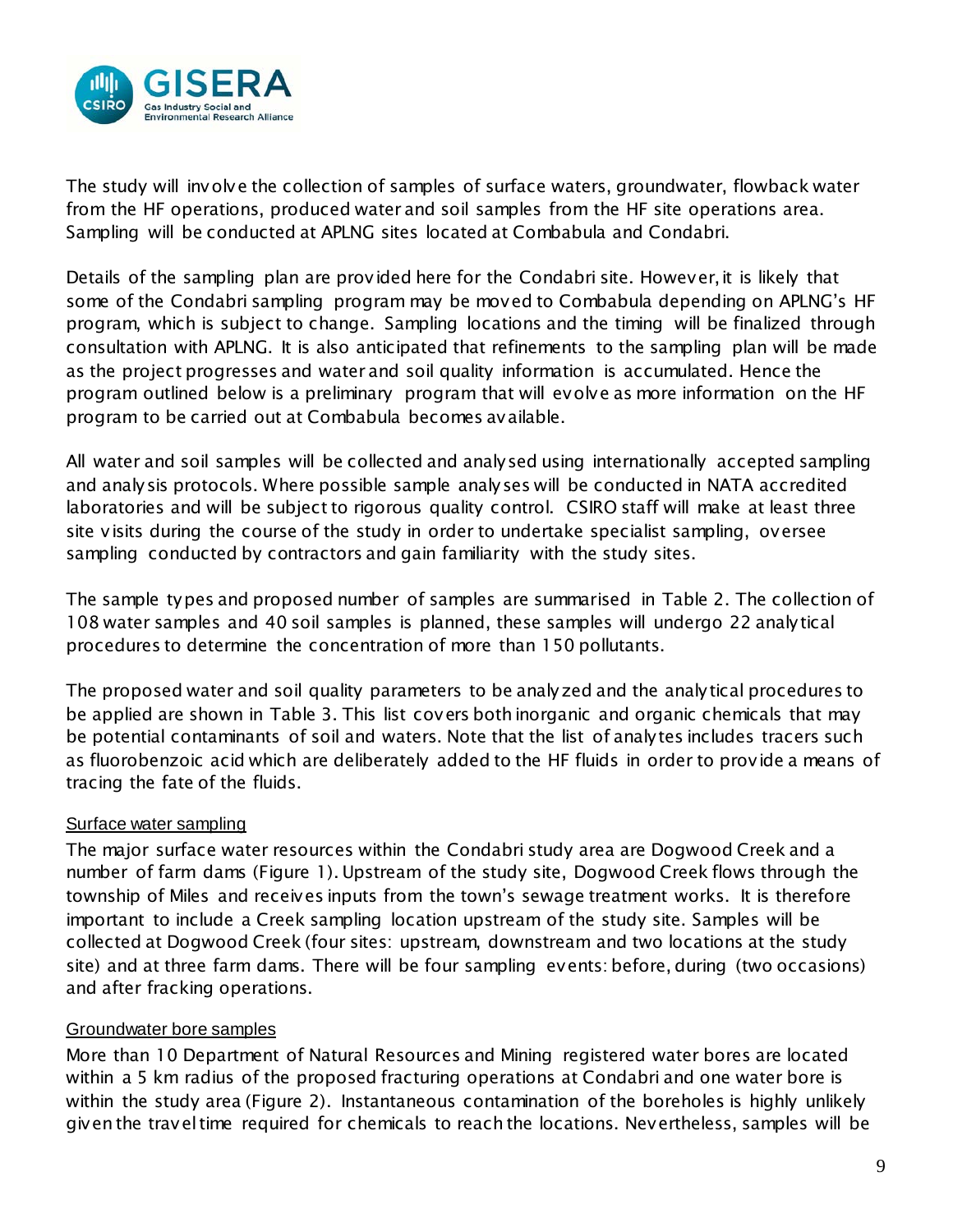

taken as confirmatory evidence. Three nearby boreholes will be sampled prior to, during and on two occasions after the HF operations have ceased. A CSIRO groundwater specialist will oversee the groundwater sampling program and provide advice on sampling when required.



<span id="page-9-0"></span>**Figure 1.Map of the Condabri region showing existing surface water monitoring sites.**



<span id="page-9-1"></span>**Figure 2 Map showing the location of registered water boreholes (blue dots) in the study region.**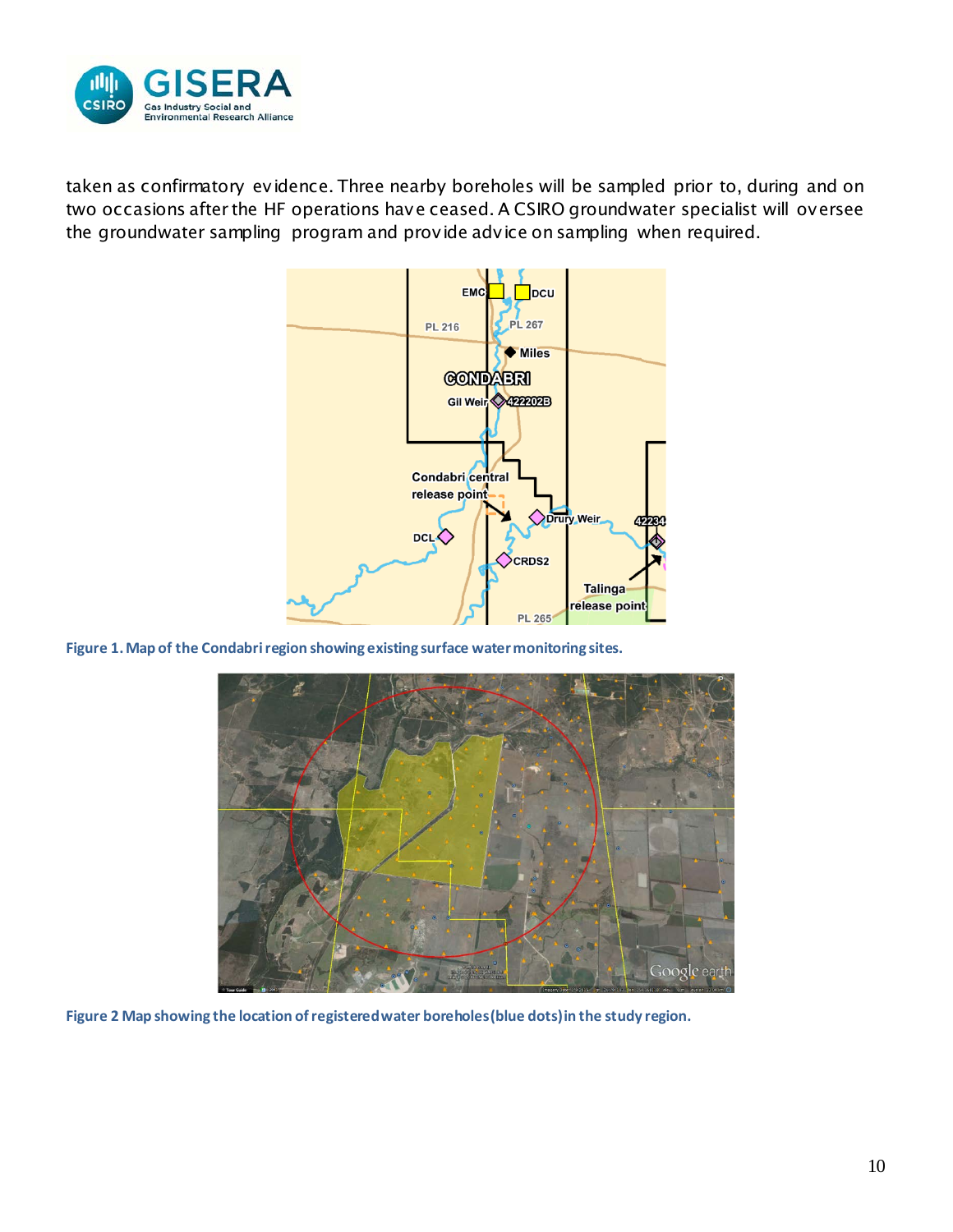

#### Hydraulic fracturing operations

#### Hydraulic fracturing fluid

The chemical formulation of the HF fluid to be used will be provided by APLNG. In addition six samples of the HF fluid (one per each well to be monitored) will also be collected and analysed by CSIRO to confirm its composition.

#### Flowback waters

A critical aspect of the study will be the sampling of wells before during and after HF. One well will be studied in detail with 12 samples taken over the duration of the fracturing operation (typically one week). A further five wells will be sampled at five time points over the duration of flowback water collection. Ancillary data (e.g. volume of flowback water, temperature etc.) will be collected for each fracturing operation in order to assist data interpretation.

#### Produced waters

Produced waters will be sampled from the six wells that were sampled for flowback water during the production phase. Samples will be taken from the gas-liquid separator well head. The well that was intensively sampled during HF will be intensively sampled during production (six samples taken over a six month period). For the remaining five wells there will be three sampling events per well. The exact timing of the sampling events will be determined following the completion of HF and commissioning of each well.

#### Water treatment facility (WTF) waters

Samples of raw water, post treatment water and reject brines will be taken at the Condabri WTF on three occasions over the study period (total of nine samples). It should be noted that the WTF receives and treats water from locations across the Condabri gas field. The data generated will therefore give a general view of water treatment operations rather than specific information relating to the study area.

#### Soil Quality

#### Field study

Unless there is a spill of HF fluid, flowback or produced water, it is highly unlikely that soil quality will be impacted. Soil samples will be collected at five points across the well pad at four wells before and after HF activities. This will lead to a total of 40 soil samples, that will be subjected to the same chemical characterization as the water samples following suitable sample preparation/extraction of the soil. Additional soil samples from each well pad will be collected and archived for later analysis (e.g. if contamination is detected).

#### Impact of HF chemicals on soil quality

Given the difficulties of sampling soils for spills and other contamination a laboratory scenario study will also be conducted. This will involve exposing soil samples representative of soil types found across the Surat Basin to HF fluids and flowback waters. The degradation and stability of the added contaminants will then be measured with time. Biological indices such as respiration will also be measured. This study will provide key information on the consequences of chemical spills on soil health. Further details of this study may be found in Appendix A.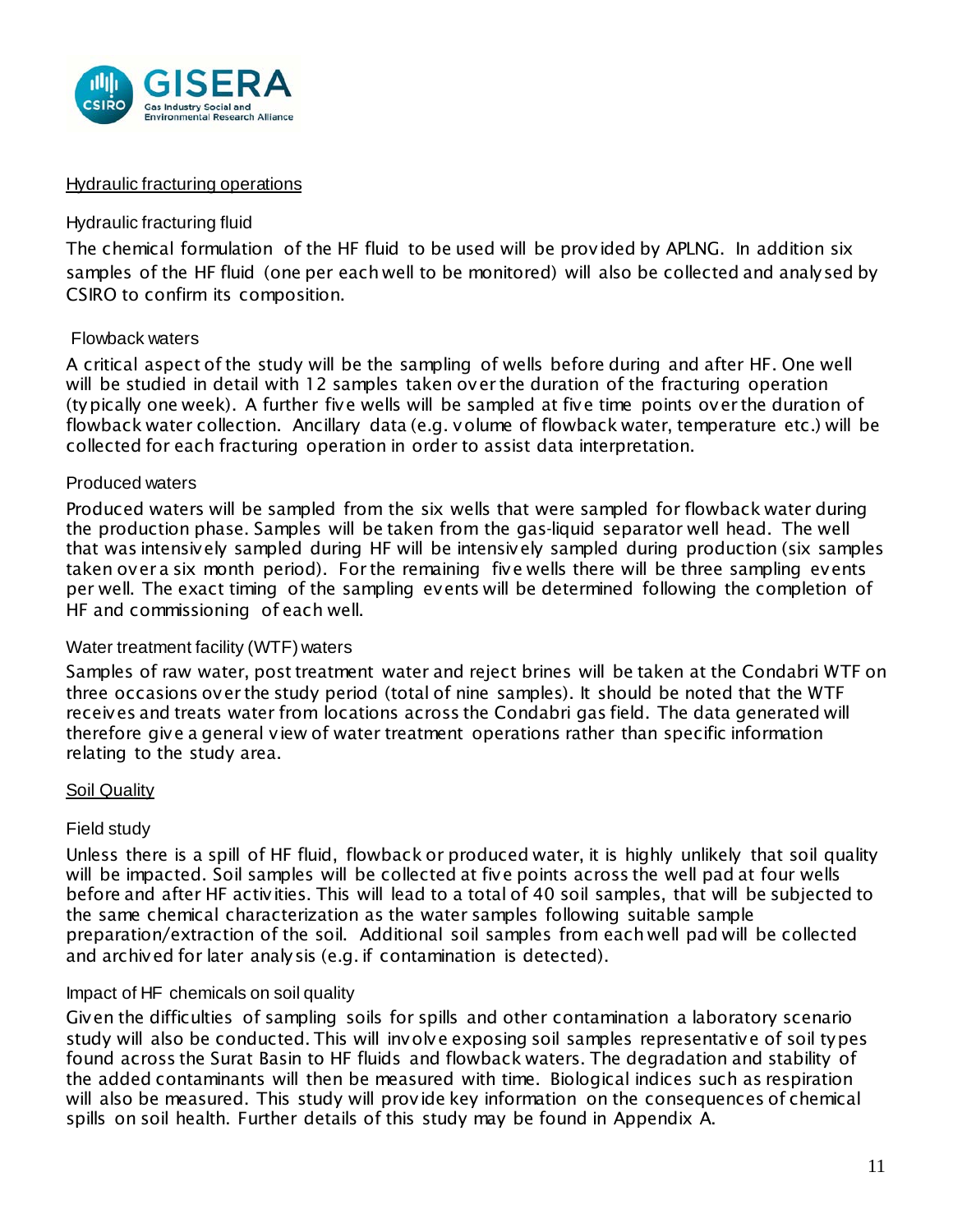

## <span id="page-11-0"></span>**Table 2 Summary of the proposed water and soil sampling program**

| Sample type                      | Samples to be                                      | Number of       | <b>Notes</b>                                                                                                                                                                                                                                                                   |
|----------------------------------|----------------------------------------------------|-----------------|--------------------------------------------------------------------------------------------------------------------------------------------------------------------------------------------------------------------------------------------------------------------------------|
|                                  | collected                                          | samples         |                                                                                                                                                                                                                                                                                |
| Surface waters                   |                                                    |                 |                                                                                                                                                                                                                                                                                |
| Local Creek                      | Water                                              | 16              | Samples will be collected at 4 sites:<br>upstream, downstream and two<br>locations at the study site). Four<br>sampling events: before, during (2)<br>occasions) and after fracking<br>operations.                                                                             |
| Farm dams                        | Water                                              | $\overline{12}$ | 3 farm dams sampled. Four<br>sampling events: before, during (2)<br>occasions) and after fracking<br>operations.                                                                                                                                                               |
| Water bores                      | Groundwater                                        | 12              | The nearby active boreholes will be<br>sampled prior to, during and on<br>two occasions post hydraulic<br>fracturing operations.                                                                                                                                               |
|                                  |                                                    |                 |                                                                                                                                                                                                                                                                                |
| Hydraulic fracturing             | HF fluid sample                                    | $\overline{6}$  | Mixed HF fluid sample to be<br>provided to CSIRO                                                                                                                                                                                                                               |
|                                  | Flowback waters                                    | 37              | One well (12 sampling events), 5<br>wells (5 sampling events)                                                                                                                                                                                                                  |
|                                  |                                                    |                 |                                                                                                                                                                                                                                                                                |
| Production phase<br>waters       | Produced waters                                    | $\overline{21}$ | One well (6 sampling events), 5<br>wells (3 sampling events)                                                                                                                                                                                                                   |
|                                  |                                                    |                 |                                                                                                                                                                                                                                                                                |
| Wastewater treatment<br>facility | Incoming water                                     | 3               | 3 sampling events                                                                                                                                                                                                                                                              |
|                                  | Post-treatment                                     | 3               | 3 sampling events                                                                                                                                                                                                                                                              |
|                                  | <b>Brine</b>                                       | $\overline{3}$  | 3 sampling events                                                                                                                                                                                                                                                              |
| Soils                            | Samples from<br>the well pad and<br>adjacent areas | 40              | Soil samples will be collected at 5<br>points across the well pad at four<br>wells before and after fracking<br>activities. Additional soil samples<br>from each well pad will be collected<br>and archived for potential later<br>analysis (if contamination is<br>detected). |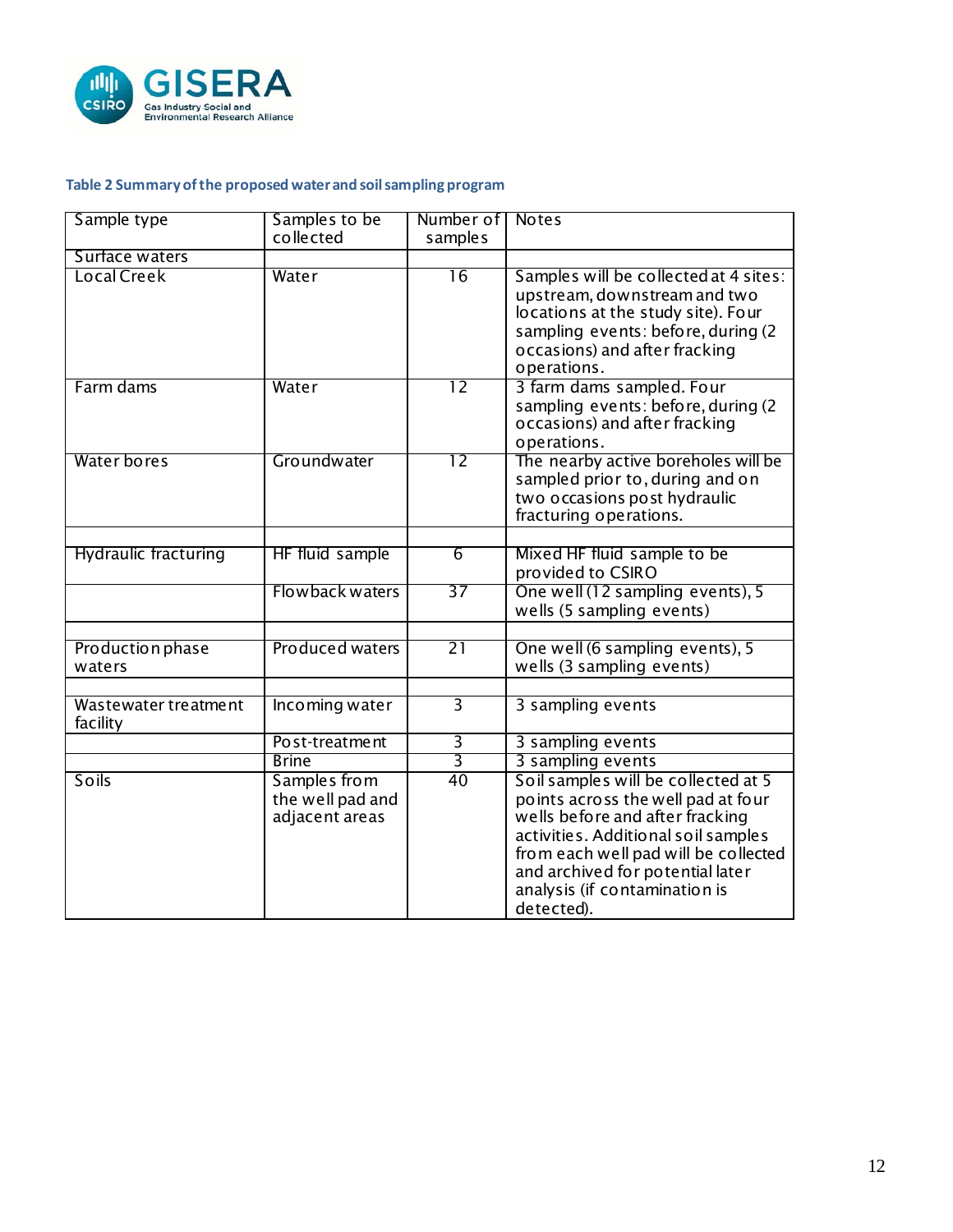

## <span id="page-12-0"></span>**Table 3 Water and soil quality parameters to be analysed**

| Parameter                                                                                                     | <b>Typical Limit of</b>         |
|---------------------------------------------------------------------------------------------------------------|---------------------------------|
|                                                                                                               | Detection $(3\sigma)$ for water |
|                                                                                                               | samples                         |
| Dissolved: Al, Ag, As, Ba, Be, Bi, Cd, Ca, Ce, Co, Cr, Cu, Cs, Dy,                                            | $0.01 - 1 \mu q/L$              |
| Er, Eu, Fe, Ga, Gd, Hf, Ho, In, Ir, K, La, Li, Lu, Mg, Mn, Mo, Na,                                            |                                 |
| Nb, Nd, Ni, Os, Pd, Pt, Pr, Rb, Re, Rh, Ru, S, Sb, Sc, Se, Sm, Sn,                                            |                                 |
| Sr, Ta, Tb, Te, Th, Ti, Tl, Tm, U, W, Y, Yb, V, Zn & Zr                                                       |                                 |
| Total: Al, Ag, As, Ba, Be, Bi, Cd, Ca, Ce, Co, Cr, Cu, Cs, Dy, Er,                                            | $0.01 - 1 \mu g/L$              |
| Eu, Fe, Ga, Gd, Hf, Ho, In, Ir, K, La, Li, Lu, Mg, Mn, Mo, Na, Nb,                                            |                                 |
| Nd, Ni, Os, Pd, Pt, Pr, Rb, Re, Rh, Ru, S, Sb, Sc, Se, Sm, Sn, Sr,                                            |                                 |
| Ta, Tb, Te, Th, Ti, Tl, Tm, U, W, Y, Yb, V, Zn & Zr                                                           |                                 |
| <b>Total Hg</b>                                                                                               | 1 $\frac{ng}{L}$                |
| Dissolved Organic Carbon (DOC)                                                                                | $0.5$ mg/L                      |
| <b>Alkalinity as CaCO3</b>                                                                                    | 5 $mg/L$                        |
| Sulfate (SO4) & Chloride                                                                                      | 1 $mg/L$                        |
| Phosphate, nitrate, nitrite, ammonia                                                                          | 1 $mg/L$                        |
| Electrical conductivity                                                                                       |                                 |
| $\overline{Ra-226}$                                                                                           | 1mBq/L                          |
| Ra-228                                                                                                        | $1 \overline{mBq/L}$            |
| Th-230 & Th-232                                                                                               | 1mBq/L                          |
| U-234 & U-238                                                                                                 | 1 mBq/L                         |
| Gross alpha and beta                                                                                          | 50mBq/L                         |
| Total suspended sediment (TSS) and pH                                                                         | $1$ mg/L                        |
| Fracking additives e.g. fluorobenzoic acid tracers;                                                           | low $\mu q/L$                   |
| butoxyethanol, biocides etc. depending on the fracking fluid                                                  |                                 |
| composition                                                                                                   |                                 |
| Geogenic organic chemicals:                                                                                   | $low$ $\mu$ g/L                 |
| Phenols (inc. phenol, methylphenols, dimethylphenols)                                                         |                                 |
| PAHs (inc. naphthalene and substituted naphthalenes,<br>acenaphthene, anthracene, benzopyrenes, fluoranthene, |                                 |
| fluorene, phenanthrene)                                                                                       |                                 |
| VOCs - Volatile organic carbons (including BTEX compounds)                                                    |                                 |
| TRHs-Total recoverable hydrocarbons                                                                           |                                 |
| THMs - Trihalo methanes                                                                                       |                                 |
|                                                                                                               |                                 |
| Non-target compounds- unknowns (semi-quantitative)                                                            | $low$ $\mu$ g/L                 |
|                                                                                                               |                                 |
|                                                                                                               |                                 |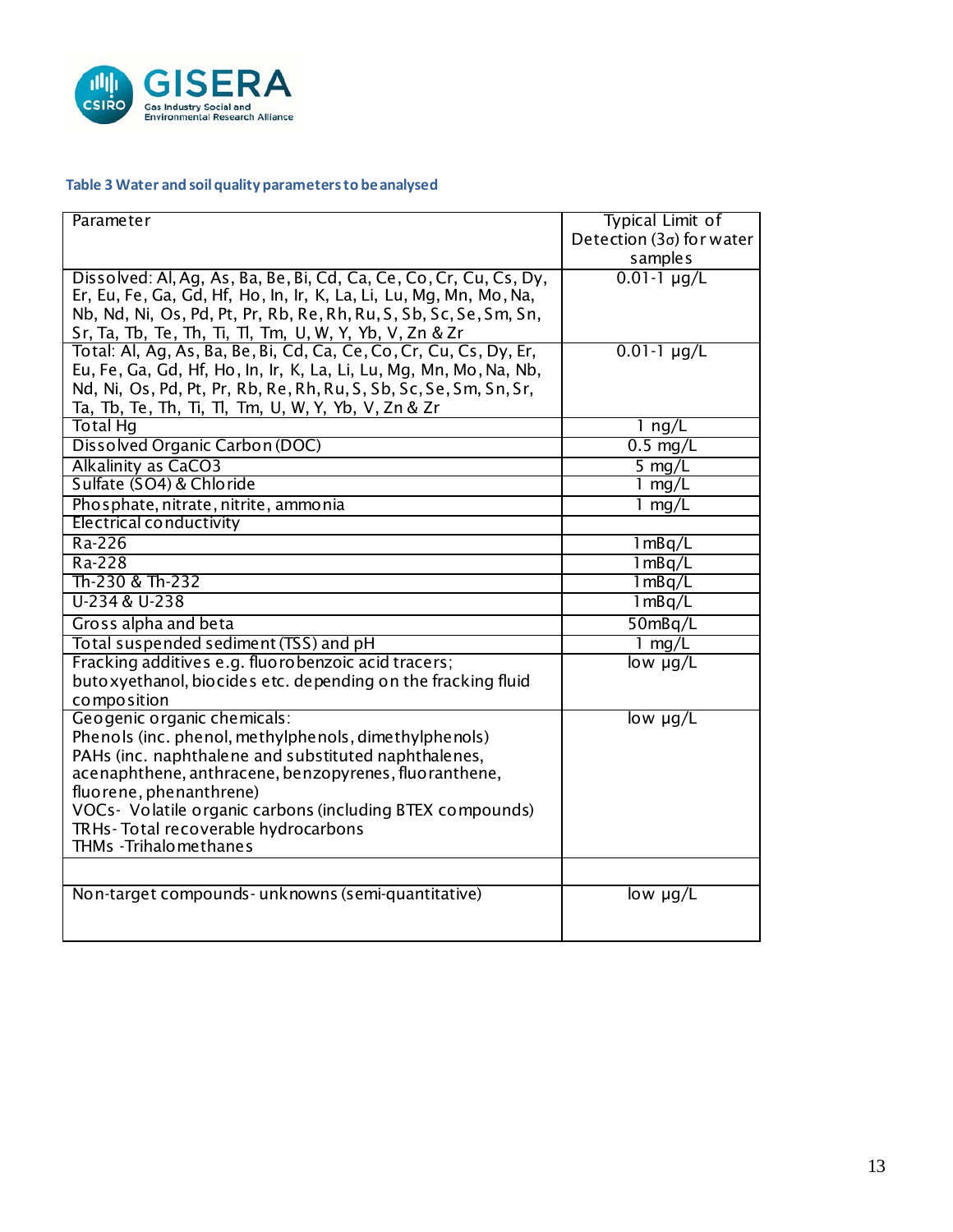

Phase 2 Air measurement program total cost \$1,158K CSIRO contribution: \$448K GISERA contribution \$0k Industry contribution \$710k Costs for external providers of air sampling and analytical services (including ANSTO and Macquarie University), \$236K included in price

Phase 2 Surface water, groundwater and soil measurement program total cost \$953K CSIRO contribution: \$378K GISERA contribution \$0k Industry contribution \$575k Costs for external providers \$283K included in price

#### Importance and necessity

- While the use of HF is currently not widespread in the Surat Basin HF is likely to be increasingly employed as CSG production from high permeability coal seams peaks and future reserves are dominated by lower permeability coal seams which necessitates HF for CSG extraction.
- With an increase in HF operations in the Surat Basin, the level of community concern about the impact of the CSG industry on human health and the environment is likely to persist or increase
- The independent study will provide detailed knowledge about the likely impact of HF for CSG extraction on air, surface water, groundwater and soil quality which will inform future management, regulatory and community actions
- Measurements of air, surface water, groundwater and soil quality at HF sites will be reported and made available to the public.

Community benefits -access to independent information on the potential impacts of HF

Industry benefits- social licence through acknowledgement of community concerns, engagement of independent scientific institutions, transparency in relation to chemicals and processes employed in HF and provision of access to industry sites.

#### **References**

Hibberd, M., Keywood M, et al. (2015). Lower Hunter Particle Characterisation Study (Vol. 4th Progress Report (Summer)). CSIRO: Prepared for the NSW Environmental Protection Authority.

Hibberd, M., Selleck P, et al. (2013). Upper Hunter Valley Particle Characterization Study. Report to NSW OEH. 40p. [http://www.environment.nsw.gov.au/resources/aqms/UHFPCSFinal.pdf.](http://www.environment.nsw.gov.au/resources/aqms/UHFPCSFinal.pdf)

Keywood M and E. Dunne (2017). State of the knowledge about the potential sources of air pollutants associated with CSG extraction using hydraulic fracturing. Report Milestone 2.1 of GISERA project W.11 in review.

Li, L. J., L. Qi, et al. (2017). "Contribution of methyl group to secondary organic aerosol formation from aromatic hydrocarbon photooxidation." Atmospheric Environment 151: 133-139.

Warneke, C., P. Veres, et al. (2015). "PTR-QMS versus PTR-TOF comparison in a region with oil and natural gas extraction industry in the Uintah Basin in 2013." Atmospheric Measurement Techniques 8(1): 411-420.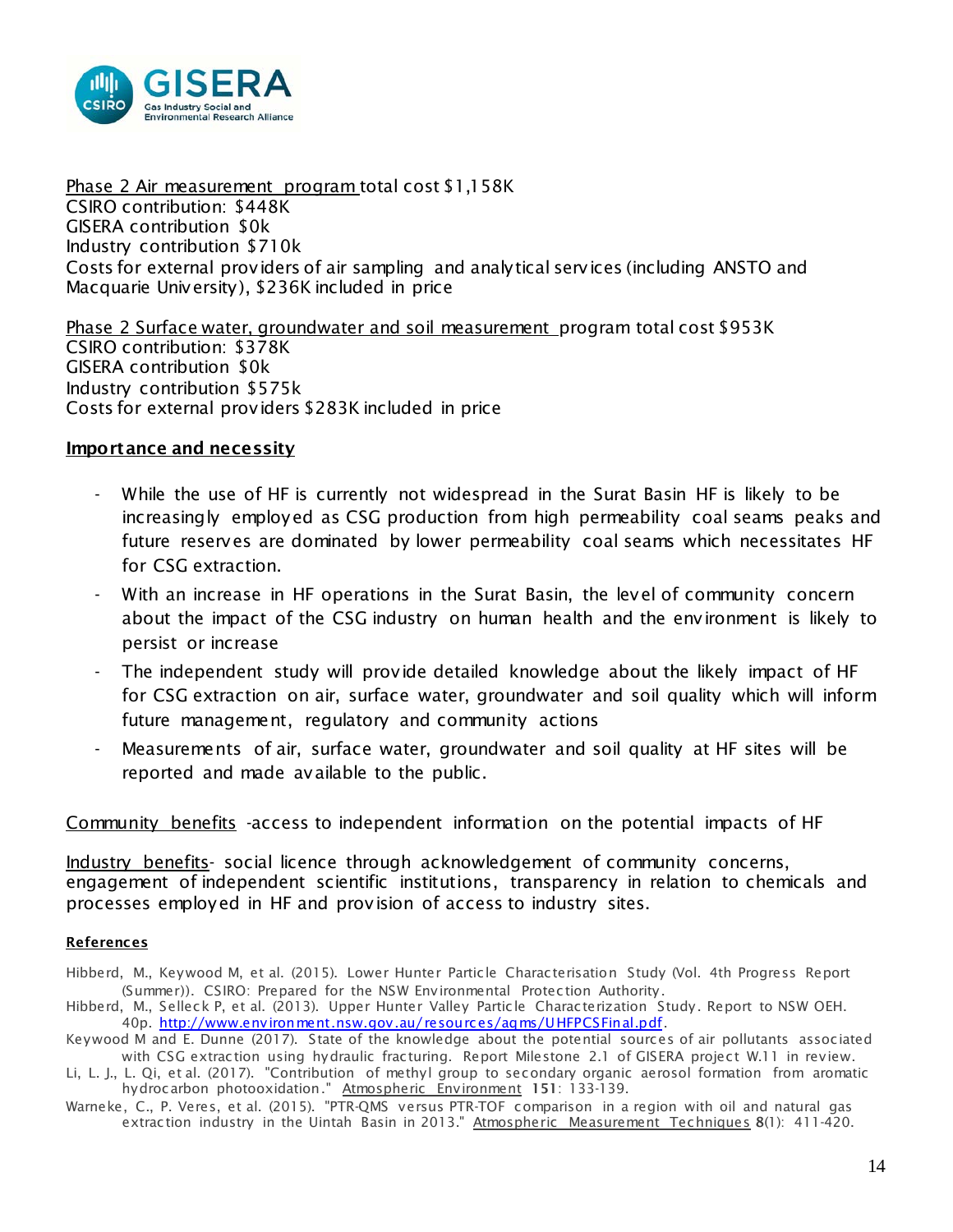

## 7. Budget Summary

| <b>Expenditure</b>       | 2016/17 | 2017/18   | 2018/19 | <b>Total</b> |
|--------------------------|---------|-----------|---------|--------------|
| Labour                   |         | 1,199,777 | 156,460 | 1,356,237    |
| Operating                |         | 262,238   | 8,294   | 270,532      |
| Subcontractors           |         | 469,287   | 15,000  | 484,287      |
| <b>Total Expenditure</b> |         | 1,931,302 | 179,754 | 2,111,056    |

| Expenditure per Task     | 2016/17 | 2017/18   | 2018/19 | Total     |
|--------------------------|---------|-----------|---------|-----------|
| Task 1                   |         | 621,133   |         | 621,133   |
| Task 2                   |         | 358,175   | 137,480 | 495,655   |
| Task 3                   |         |           | 41,480  | 41,480    |
| Task 4                   |         | 54,376    | 794     | 55,170    |
| Task 5                   |         | 457,421   | 0       | 457,421   |
| Task 6                   |         | 286,143   |         | 286,143   |
| Task 7                   |         | 154,053   | 0       | 154,053   |
| <b>Total Expenditure</b> |         | 1,931,301 | 179,754 | 2,111,056 |

| <b>Source of Cash</b><br><b>Contributions</b> | 2016/17 | 2017/18   | 2018/19 | <b>Total</b> |
|-----------------------------------------------|---------|-----------|---------|--------------|
| GISERA (0%)                                   |         |           |         |              |
| Industry $(61%)$                              |         | 1,174,821 | 110,179 | 1,285,000    |
| APLNG                                         |         | .174.821  |         | .285.000     |
| <b>Total Cash Contributions</b>               |         | 1,174,821 | 110,179 | 1,285,000    |

| In-Kind Contribution from<br><b>Partners</b>                        | 2016/17 | 2017/18 | 2018/19 | <b>Total</b> |
|---------------------------------------------------------------------|---------|---------|---------|--------------|
| <b>CSIRO (39%)</b>                                                  |         | 756,481 | 69,575  | 826,056      |
| <b>Total In-Kind</b><br><b>Contribution from</b><br><b>Partners</b> | Ő       | 756,481 | 69,575  | 826,056      |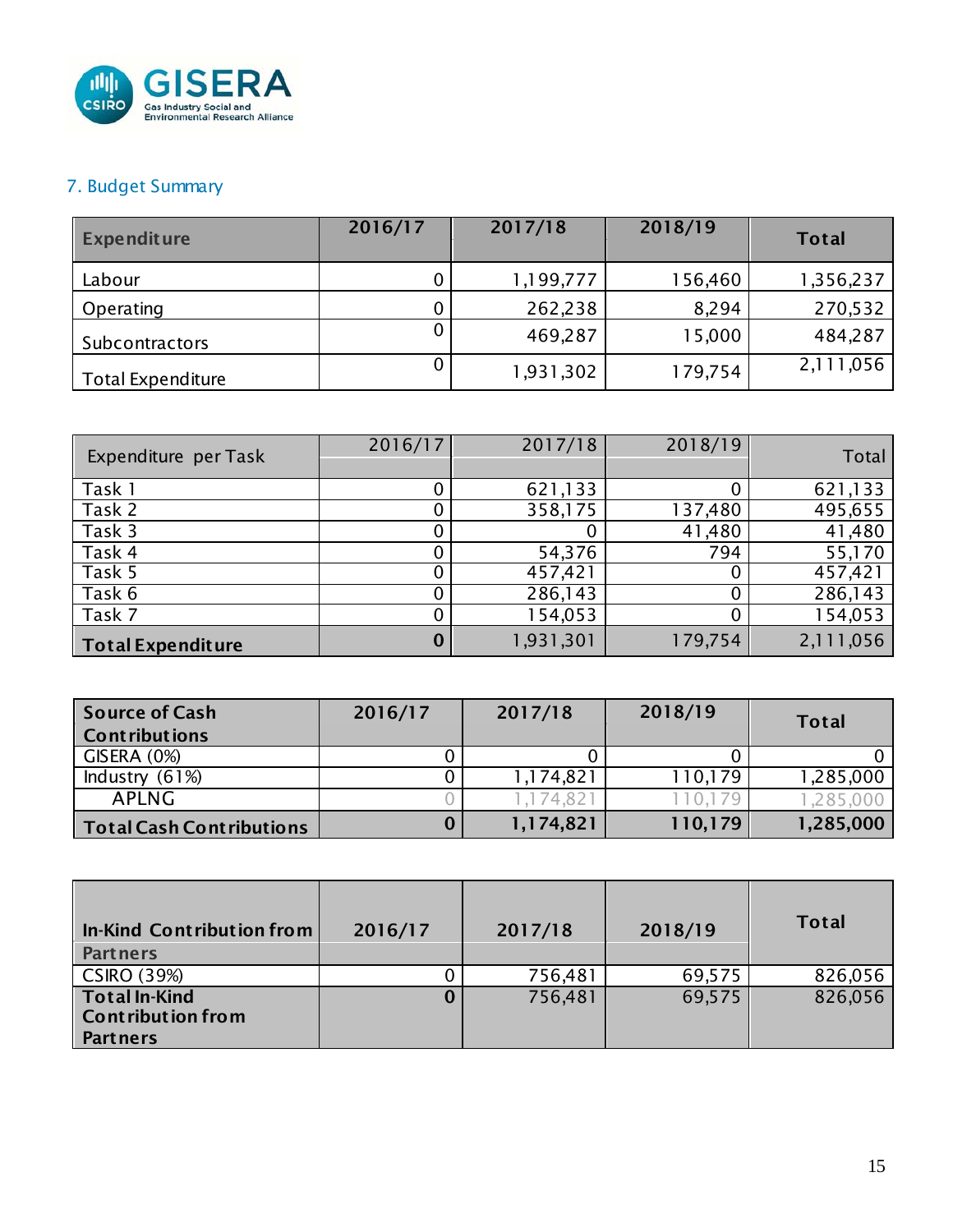

|                          | <b>Total funding overall</b><br><b>vears</b> | <b>Percentage of Total</b><br><b>Budget</b> |
|--------------------------|----------------------------------------------|---------------------------------------------|
| <b>GISERA Investment</b> | S C                                          | 0%                                          |
| Industry Investment      | \$1,285,000                                  | 61%                                         |
| <b>CSIRO Investment</b>  | \$826,056                                    | 39%                                         |
| <b>TOTAL</b>             | \$2.111.056                                  |                                             |

Costs and contributions indicated above are inclusive of all taxes but exclusive of GST.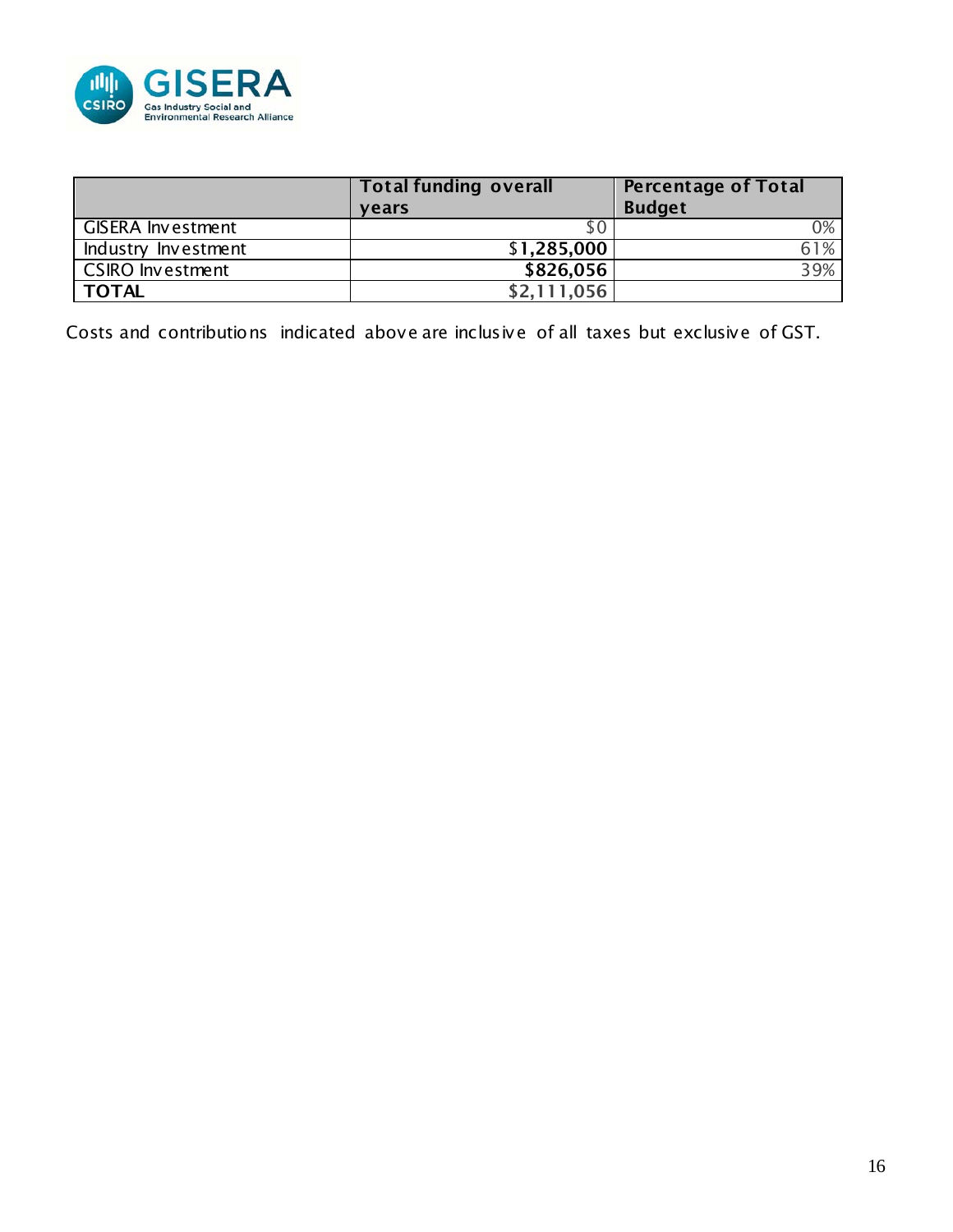

| <b>Task</b>         | <b>Milestone</b><br><b>Number</b> | <b>Milest one Description</b>                      | <b>Funded by</b>    | <b>Start Date</b><br>$(mm-yy)$ | <b>Delivery</b><br>Date<br>$(mm-yy)$ | <b>Fiscal</b><br>Year<br>Completed | Payment \$<br><b>(excluding CSIRO)</b><br>contribution) |
|---------------------|-----------------------------------|----------------------------------------------------|---------------------|--------------------------------|--------------------------------------|------------------------------------|---------------------------------------------------------|
| Task $\overline{1}$ | L.I                               | Air quality measurement<br>program report          | CSIRO/<br>Industry  | <b>July 2017</b>               | Dec 2017                             | 2017/18                            | \$380,744                                               |
| Task 2              | 2.1                               | Air Quality draft report                           | CSIRO /<br>Industry | Dec 2017                       | Oct 2018                             | 2018/19                            | \$303,829                                               |
| Task 3              | 3.1                               | Air Quality final report                           | CSIRO/<br>Industry  | Nov 2018                       | Dec 2018                             | 2018/19                            | \$25,427                                                |
| Task 4              | 4.1                               | Water and Soil Quality field<br>measurement report | CSIRO /<br>Industry | <b>July 2017</b>               | Dec 2017                             | 2017/18                            | \$33,295                                                |
| Task 5              | 5.1                               | Water and Soil analy sis report                    | CSIRO /<br>Industry | Aug 2017                       | Jun 2018                             | 2017/18                            | \$276,050                                               |
| Task 6              | 6.1                               | HF chemical fate in soils lab<br>study report      | CSIRO/<br>Industry  | Aug 2017                       | June 2018                            | 2018/19                            | \$172,685                                               |
| Task 7              | 7.1                               | Water and Soil Quality final<br>report             | CSIRO/<br>Industry  | <b>July 2018</b>               | Dec 2018                             | 2018/19                            | \$92,970                                                |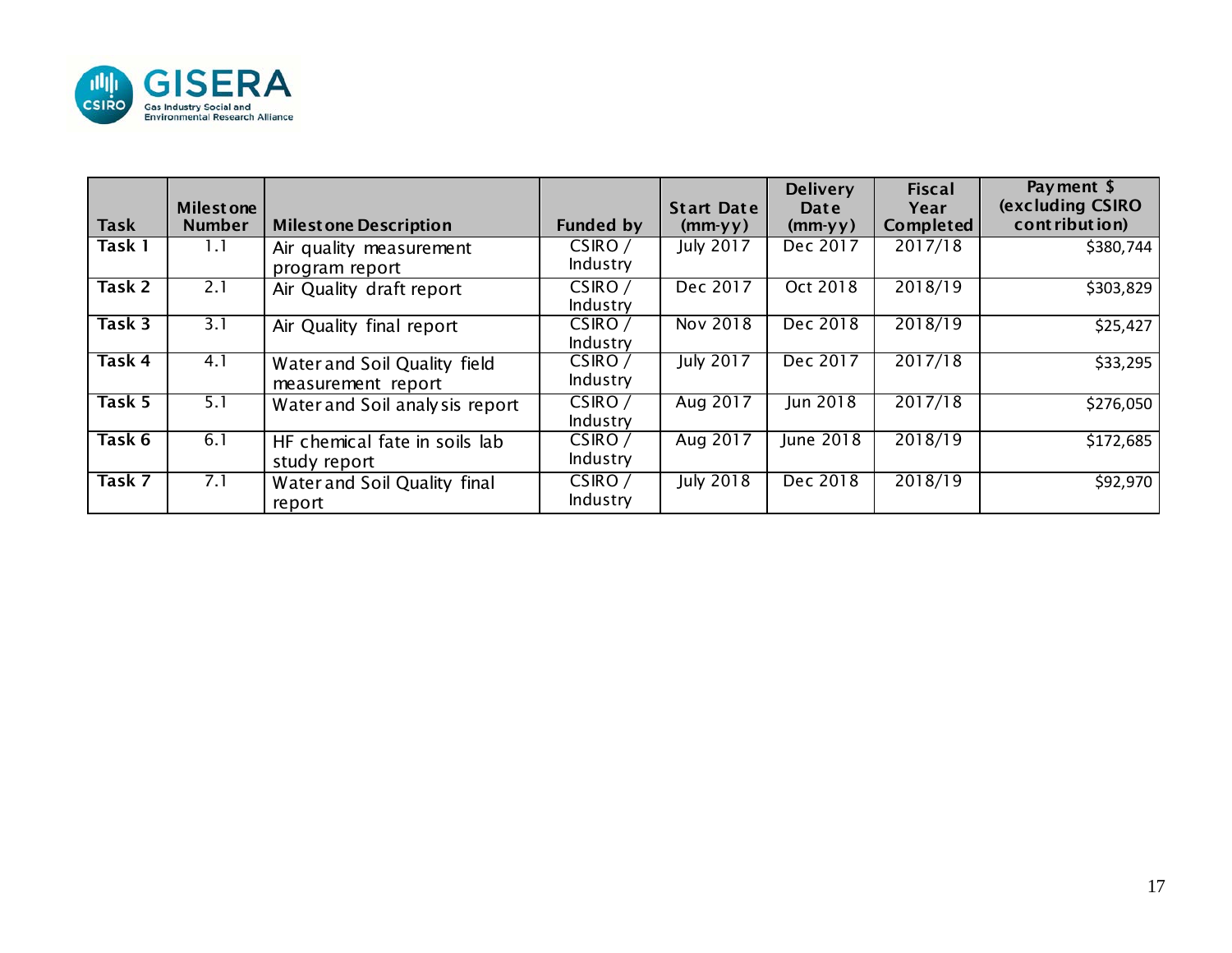

## 8. Other Researchers (include organisations)

| Researcher          | Time<br>Commit ment<br>(Phase 2) | Principle area of<br>expertise                         | <b>Years of</b><br>experience | Organisation           |
|---------------------|----------------------------------|--------------------------------------------------------|-------------------------------|------------------------|
| Melita Keywood      | 30 days                          | Air quality science<br>leader                          | 20                            | <b>CSIRO O&amp;A</b>   |
| Erin Dunne          | 180 days                         | Air quality scientist<br>and measurement<br>techniques | $\overline{7}$                | <b>CSIRO O&amp;A</b>   |
| Jason Ward          | 90 days                          | Air quality<br>measurement<br>techniques               | 15                            | <b>CSIRO O&amp;A</b>   |
| James Harnwell      | 70 days                          | Air quality<br>measurement<br>techniques               | 25                            | <b>CSIRO O&amp;A</b>   |
| Suzannah Molloy     | 50 days                          | Air quality<br>measurement<br>techniques               | 10                            | <b>CSIRO O&amp;A</b>   |
| Min Cheng           | 100 days                         | VOC analy sis                                          | 20                            | <b>CSIRO O&amp;A</b>   |
| <b>Paul Selleck</b> | $100$ days                       | DNPH and PM10<br>analy sis, receptor<br>modelling      | 25                            | <b>CSIRO O&amp;A</b>   |
| Jennifer Powell     | 30 days                          | Air quality<br>measurement<br>techniques               | 25                            | <b>CSIRO O&amp;A</b>   |
| Simon Apte          | 36 days                          | Water quality                                          | 30                            | <b>CSIRO L&amp;W</b>   |
| Rai Kookana         | 71 days                          | Water & soil quality                                   | 30                            | <b>CSIRO L&amp;W</b>   |
| Mike Williams       | 57 days                          | Water & soil quality                                   | 6                             | <b>CSIRO L&amp;W</b>   |
| Joshua King         | 35 days                          | <b>Water quality</b>                                   | $\overline{5}$                | <b>CSIRO L&amp;W</b>   |
| Sonia Grocke        | 4 days                           | Soil quality                                           | $\overline{15}$               | <b>CSIRO L&amp;W</b>   |
| <b>Adelle Craig</b> | $227$ days                       | Soil quality                                           | $\overline{5}$                | <b>CSIRO L&amp;W</b>   |
| Chad Jarolimek      | 14 days                          | Water quality                                          | 20                            | <b>CSIRO L&amp;W</b>   |
| Jun Du              | 29 days                          | Organic analy sis                                      | $\overline{15}$               | <b>CSIRO L&amp;W</b>   |
| James Kear          | 20 days                          | Hy draulic fracturing                                  |                               | <b>CSIRO</b><br>Energy |

## 9. Subcontractors

| Subcontractors   | <b>Subcontractor</b> | l Role                                      |
|------------------|----------------------|---------------------------------------------|
| clause 9.5(a)(i) | ANSTO (Radon         | Perform Radon measurement                   |
|                  | group)               |                                             |
|                  | ANSTO (IBA           | Perform analysis of elements using ion beam |
|                  |                      | analysis on PM10 filters                    |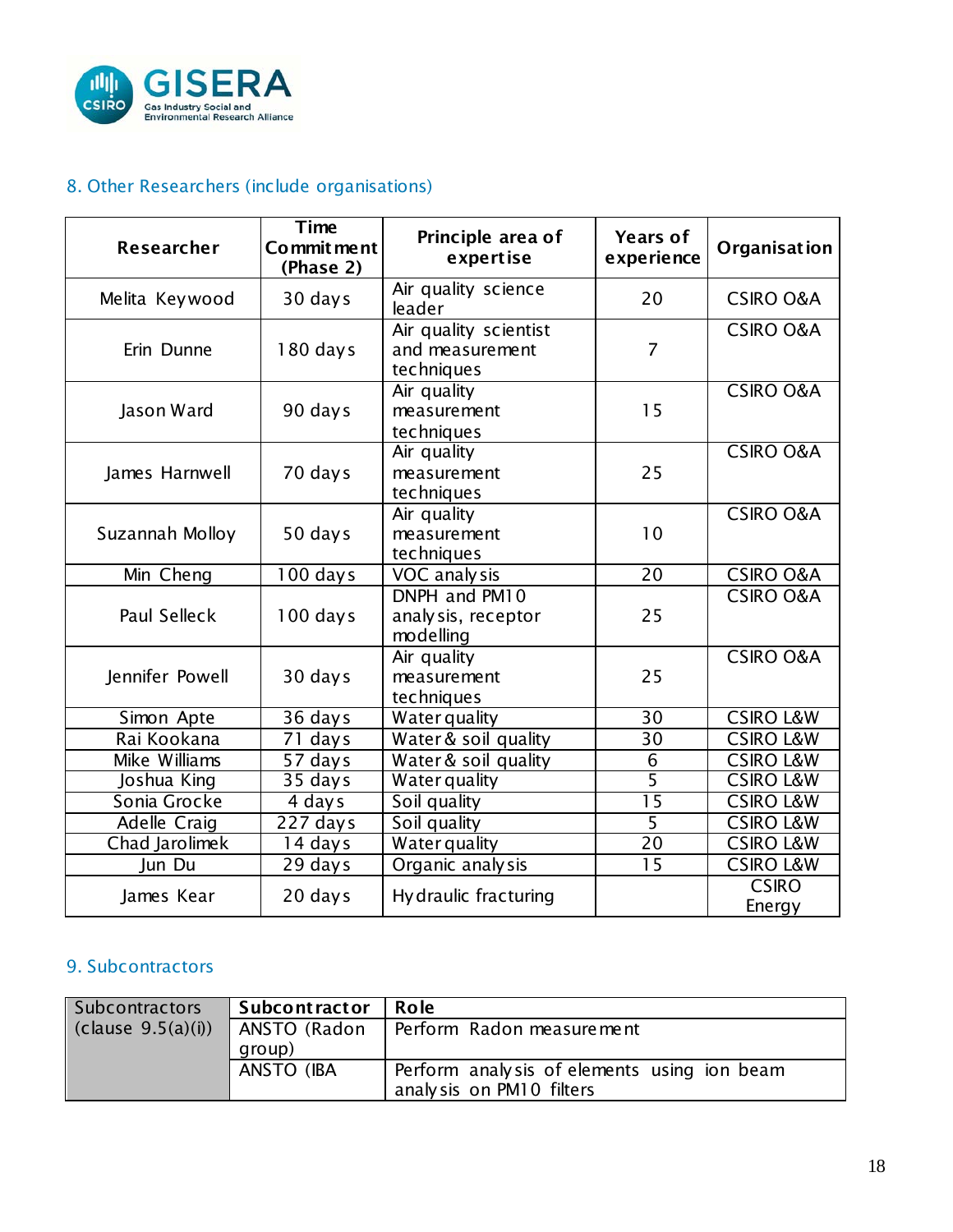

| <b>ANSTO</b><br>(environmental<br>radiochemistry) | Radionuclide analysis on water and soil samples                                     |
|---------------------------------------------------|-------------------------------------------------------------------------------------|
| Macquarie<br>University                           | Perform Mercury measurements                                                        |
| University of<br>Queensland                       | Perform PAH analysis                                                                |
| Ecotech                                           | Supply, install and move air quality station to<br>house PTRMS and two other AQMS's |
| National<br><b>Measurement</b><br>Institute (NMI) | Analysis of selected organic compounds in water<br>and soil samples                 |
|                                                   |                                                                                     |

## 10. Project Objectives and Outputs

#### *Objectives for Phase 2*

- 1. Quantify enhancements in air, water and soil pollutant levels above back ground that occur as a consequence of HF operations.
- 2. Provide information on the contribution of HF and non-HF related sources of air, water and soil pollutants to local environmental quality at the selected study site

#### *Outputs*

The project timeline and milestones are shown in Section 6. Proposed deliverables are

- 1. Reports on data capture of the air quality and water and soil quality components
- 2. Draft final reports on air quality and water and soil quality components for peer review
- 3. Final reports on air quality and water and soil quality components

#### 11. GISERA Objectives Addressed

Carrying out of research and improving and extending knowledge of social and environmental impacts and opportunities of unconventional gas projects for the benefit of the Gas Industry, the relevant community and the broader public.

Informing government, regulators and policy-makers on key issues regarding policy and legislative framework for the Gas Industry.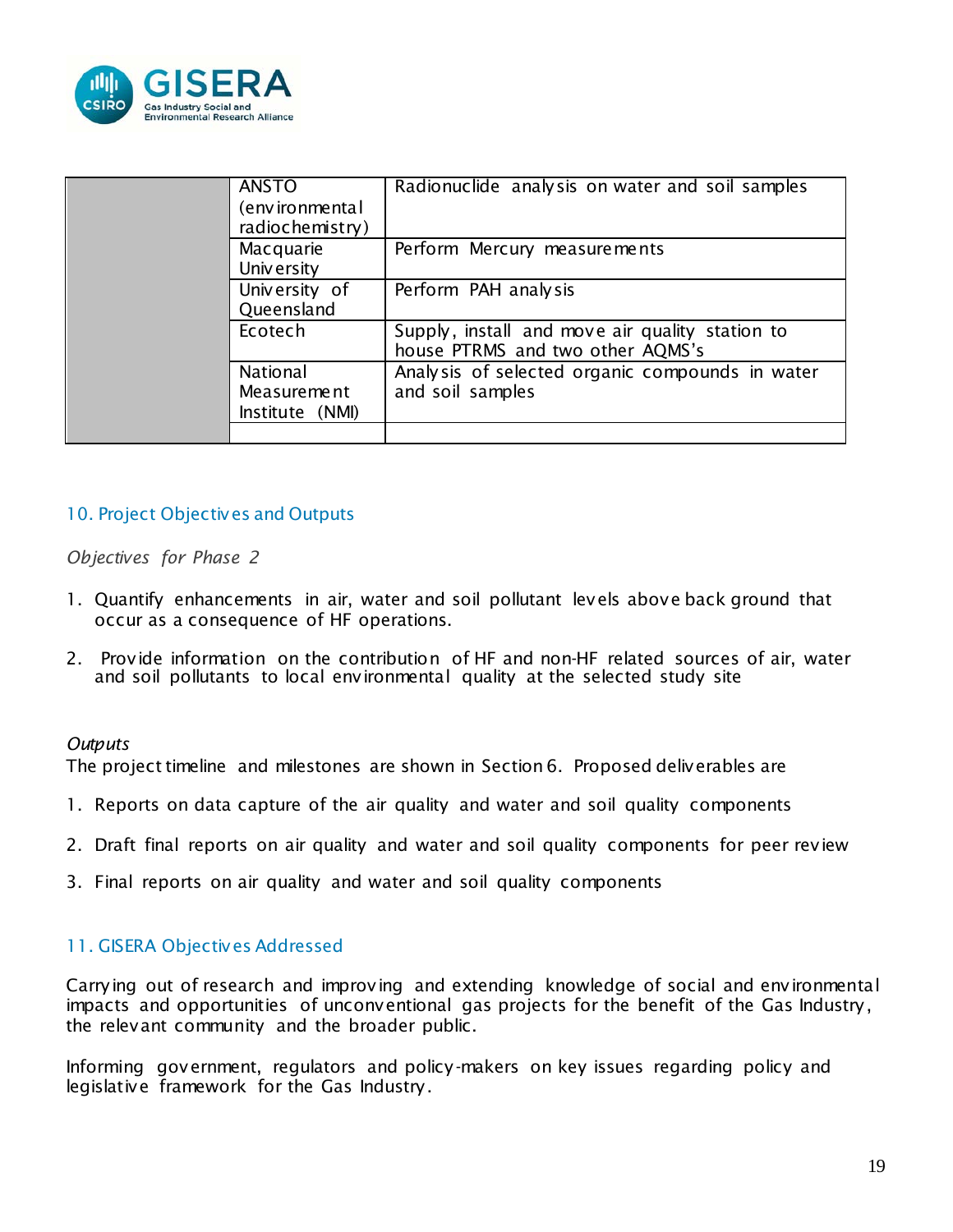

## 12. Project Development

This project is the succession to Phase 1 which has reviewed the state of the knowledge about the potential sources of air, surface water, groundwater and soil pollutants associated with HF and developed peer reviewed study designs for a measurement program to provide enhanced information of the impacts of HF on air, surface water, groundwater and soil quality. The project proposed here is for Phase 2, to carry out the studies designed in Phase 1.

This project was developed through consultation between APLNG and CSIRO O&A. Given the significant community concern associated with HF, CSIRO O&A then approached GISERA to consider including the project in the GISERA umbrella. Stakeholder engagement in Phase 1 also connected the project to other potential industry partners.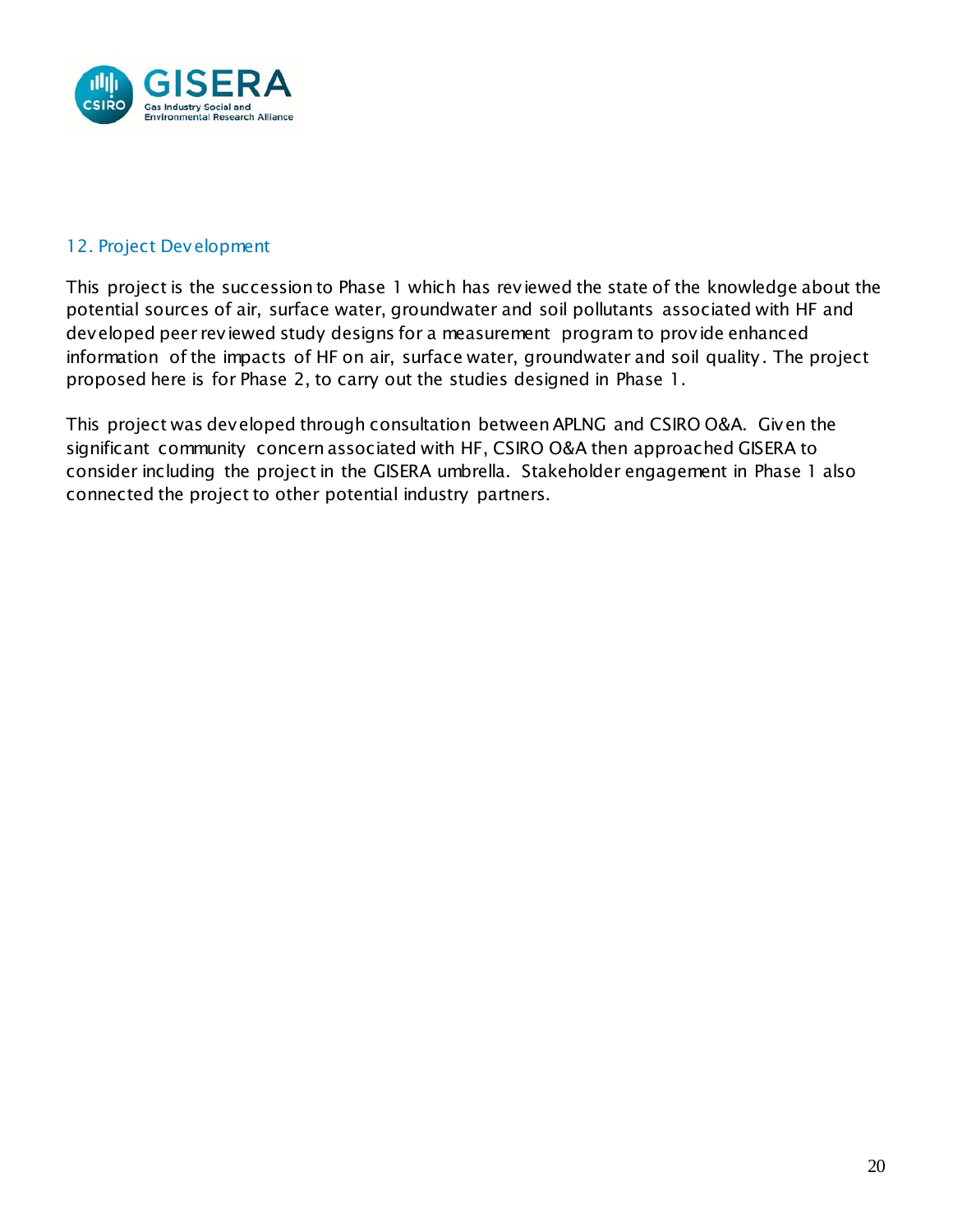

#### 13. Project Plan

#### 13.1 Project Schedule

| $\overline{\mathsf{I}}$ | <b>Task Title</b>                          | Task Leader                 | <b>Scheduled Start</b> | Scheduled Finish   Predecessor |  |
|-------------------------|--------------------------------------------|-----------------------------|------------------------|--------------------------------|--|
| Task 1                  | Air Quality field measurement report       | Melita Keywood 24 July 2017 |                        | 1 December                     |  |
|                         |                                            |                             |                        | 2017                           |  |
| Task 2                  | Air Quality draft report                   | Melita Keywood              | December 2017          | 30 October 2018                |  |
| Task 3                  | Air Quality final report                   | Melita Keywood              | 1 November 2018        | 23 December                    |  |
|                         |                                            |                             |                        | 2018                           |  |
| Task 4                  | Water and Soil Quality field measurement   | Simon Apte                  | 24 July 2017           | 1 December                     |  |
|                         | report                                     |                             |                        | 2017                           |  |
| Task 5                  | Water and Soil analysis report             | Simon Apte                  | August 2017            | 1 June 2018                    |  |
| Task 6                  | HF chemical fate in soils lab study report | Rai Kookana                 | August 2017            | 1 June 2018                    |  |
| Task 7                  | Water and Soil Quality final report        | Simon Apte                  | 1 June 2018            | 23 December                    |  |
|                         |                                            |                             |                        | 2018                           |  |

## 13.2 Payment Schedule

| Invoice to | Date invoice to<br>be issued | Amount    |
|------------|------------------------------|-----------|
| APLNG.     | 24-Nov-17                    | \$720,333 |
| API NG.    | $1$ -Feb- $18$               | \$564.667 |

It is important to note that:

- payment is to be received from APLNG prior to completion of milestones. Payment will reside in GISERA's Bank WBS until the GISERA Director is satisfied that each milestone has been completed.
- APLNG's financial contribution to this project is separate from their contribution for membership to GISERA.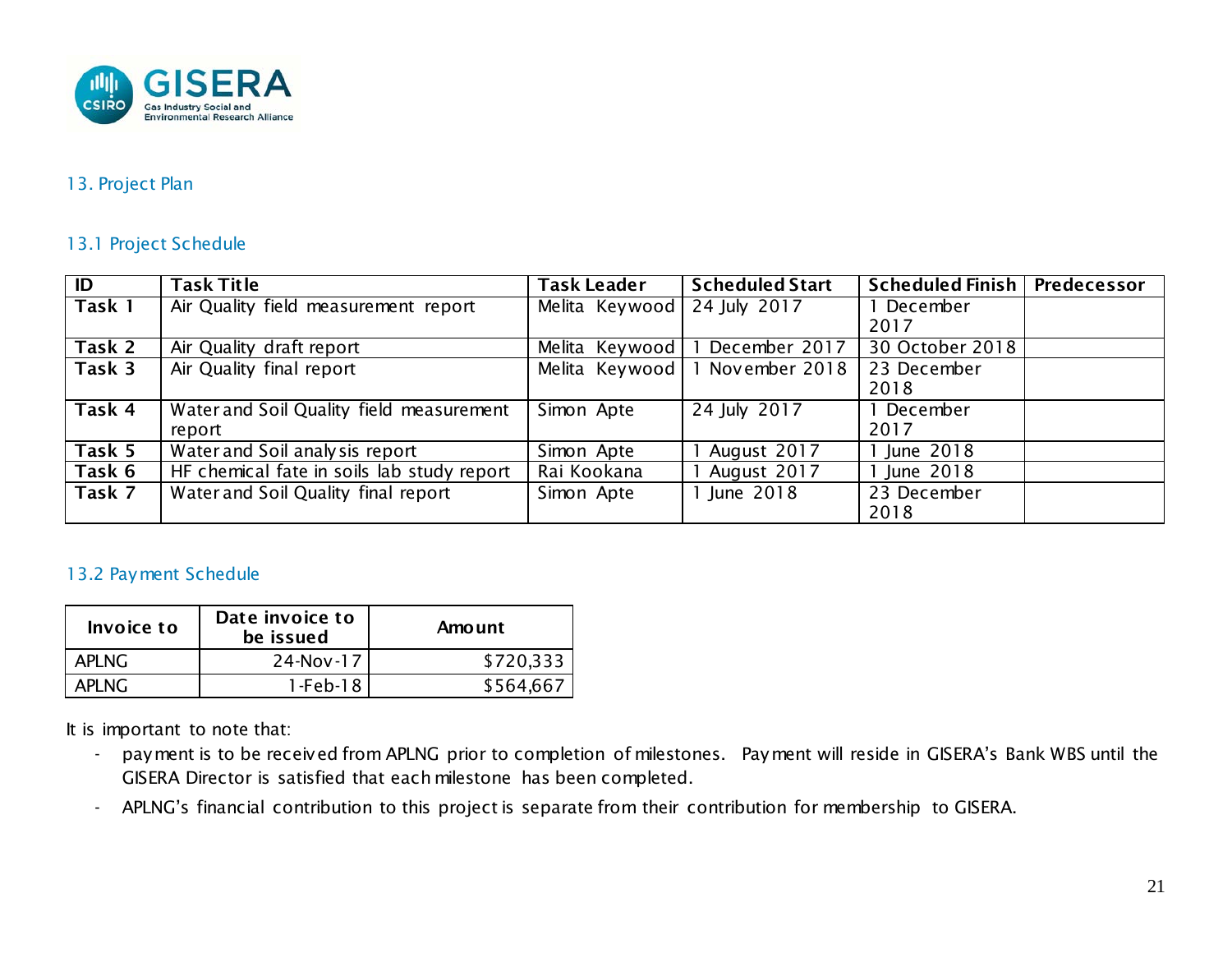

## Task 1

TASK NAME: Air quality measurement program report

TASK LEADER: Melita Keywood

## OVERALL TIMEFRAME: 24 July 2017 to 1 December 2017

BACKGROUND: Phase 1 of the study involved the development of a peer reviewed study design to investigate the impacts of HF on air quality in the Surat Basin. The study design comprises a suite of measurements of atmospheric gaseous and particle species to be undertaken during HF at a two sites in the Surat Basin.

A three-tier hierarchy of air quality monitoring methods was identified in the study design, ranging from high quality Australian Standard methods (Tier 1) to appropriate internationally recognised methods or standard techniques (Tier 2) to non-standard methods with appropriate calibration and validation procedures to assess their accuracy and precision (Tier 3).Validation of Tier 3 measurements against Tier 1 and 2 methods will be undertaken where possible.

The suitability of measurement techniques was also assessed in terms of the time resolution required to capture emissions from specific activities within the whole HF process (e.g. chemical mixing, injection, and flowback) which occur on time scales of hours to days. Each measurement method was also assessed in terms of the required method detection limits and measurement uncertainty to provide robust and meaningful information about the concentration of an air pollutant. For instance, if the method detection limit is not significantly lower (i.e. at least  $10 \times$ lower) than relevant the NEPM or the QLD air quality standard objective for the pollutant under consideration, the method was deemed inappropriate.

Measurements will be undertaken at two sites in the Surat Basin (notionally Condabri and Combabula). Measurements at Combabula will be made at air quality stations (AQMS) and using battery powered perimeter monitoring stations located around the boundary of the property (perimeter monitoring sites) at Combabula. Continuous measurements will occur at the AQMS and perimeter monitoring stations over ~75 days resulting in approximately 6,100 days of data (across 47 parameters). Integrated samples will be collected at the AQMS and perimeter monitoring sites resulting in the collection of 788 samples that will undergo 6 analytical procedures to determine the concentration of at least 74 compounds.

TASK OBJECTIVE: To carry out measurements of air quality parameters using methodologies identified in the peer reviewed study design at two sites in the Surat Basin.

TASK OUTPUTS: Report documenting a meta-data summary of the Air Quality field measurement program including methodologies employed, data capture rates, number of samples collected. The report will also include an analysis of the VOC baseline data collected at Condabri between October 2016 and May 2017

SPECIFIC DELIVERABLES: Report documenting a meta-data summary of the Air Quality field measurement program including methodologies employed, data capture rates, number of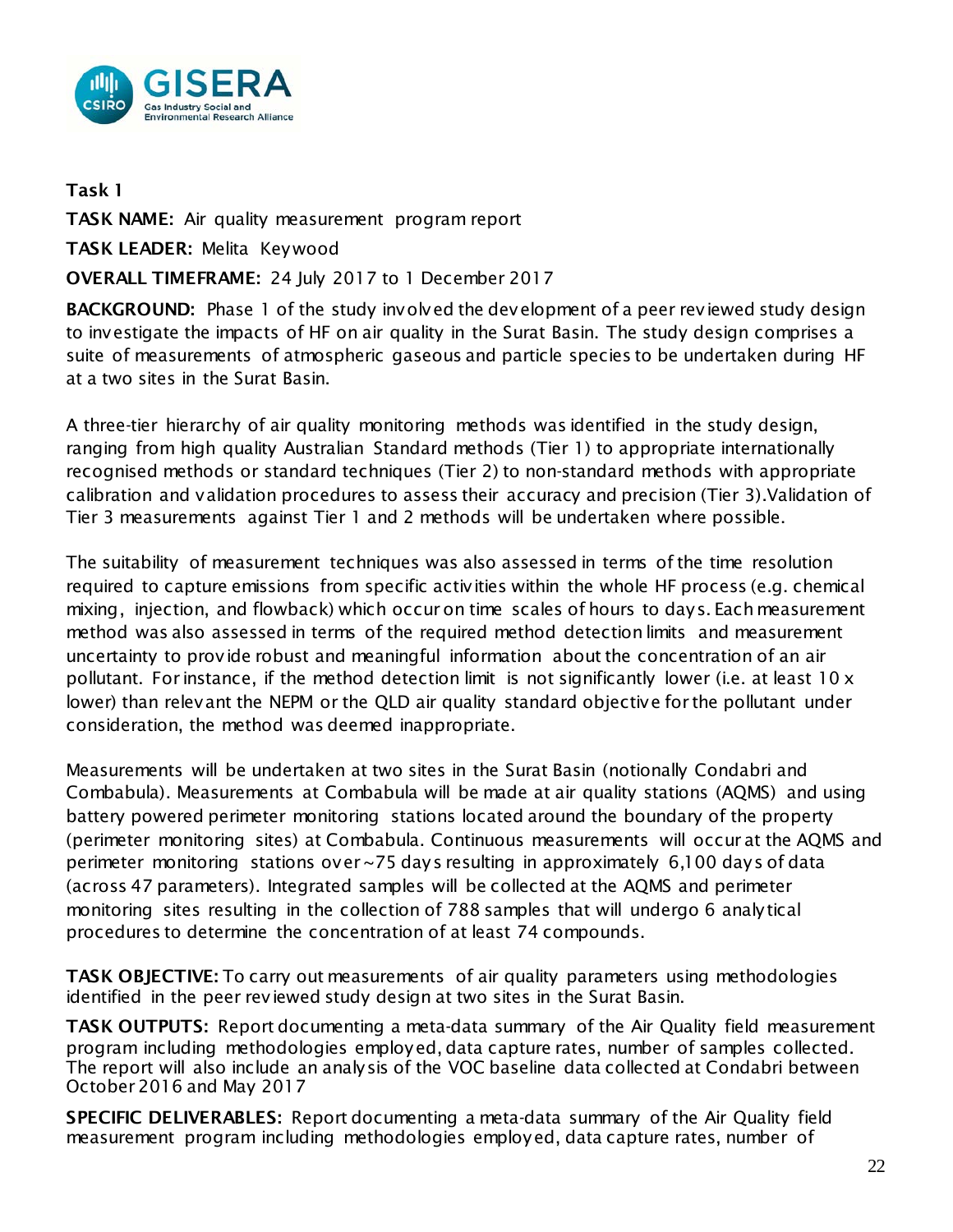

samples collected. The report will also include an analysis of the VOC baseline data collected at Condarbri between October 2016 and May 2017.

Task 2

TASK NAME: Air Quality draft report

TASK LEADER: Melita Keywood

OVERALL TIMEFRAME: 1 December 2017 to 30 October 2018

## BACKGROUND:

The draft report will present an analysis of data collected during the air quality field measurement campaign. The report will

- Quantify enhancements in air pollutant levels above back ground that occur during HF operations.
- Provide information on the contribution of HF and non-HF related sources of air pollutants to local air quality at the selected study site
- Provide comparisons of the air quality observed at the site with Australian federal and state air quality objectives,as well as data from other air quality studies undertaken in areas not directly impacted by HF operations both within the Surat Basin and in other locations in Australia.

The report will undergo peer review.

TASK OBJECTIVE: To report the air quality impacts of HF at two locations in the Surat Basin

TASK OUTPUTS: A draft report final report on air quality impacts of HF at two locations in the Surat Basin

SPECIFIC DELIVERABLES: A draft report final report on air quality impacts of HF at two locations in the Surat Basin

## Task 3

TASK NAME: Air Quality final report

TASK LEADER: Melita Keywood

OVERALL TIMEFRAME: 1 November 2018 to 23 December 2018

## BACKGROUND:

The draft final report from Task 2 will undergo peer review by external reviewers (international and Australian). In this task the reviewer's comments will be addressed and the final report produced. In addition stakeholder engagement and a Knowledge Transfer Session will be undertaken to communicate the study findings.

TASK OBJECTIVE: To report the air quality impacts of HF at two locations in the Surat Basin and to communicate outcomes of the study to stakeholders (industry, government and community).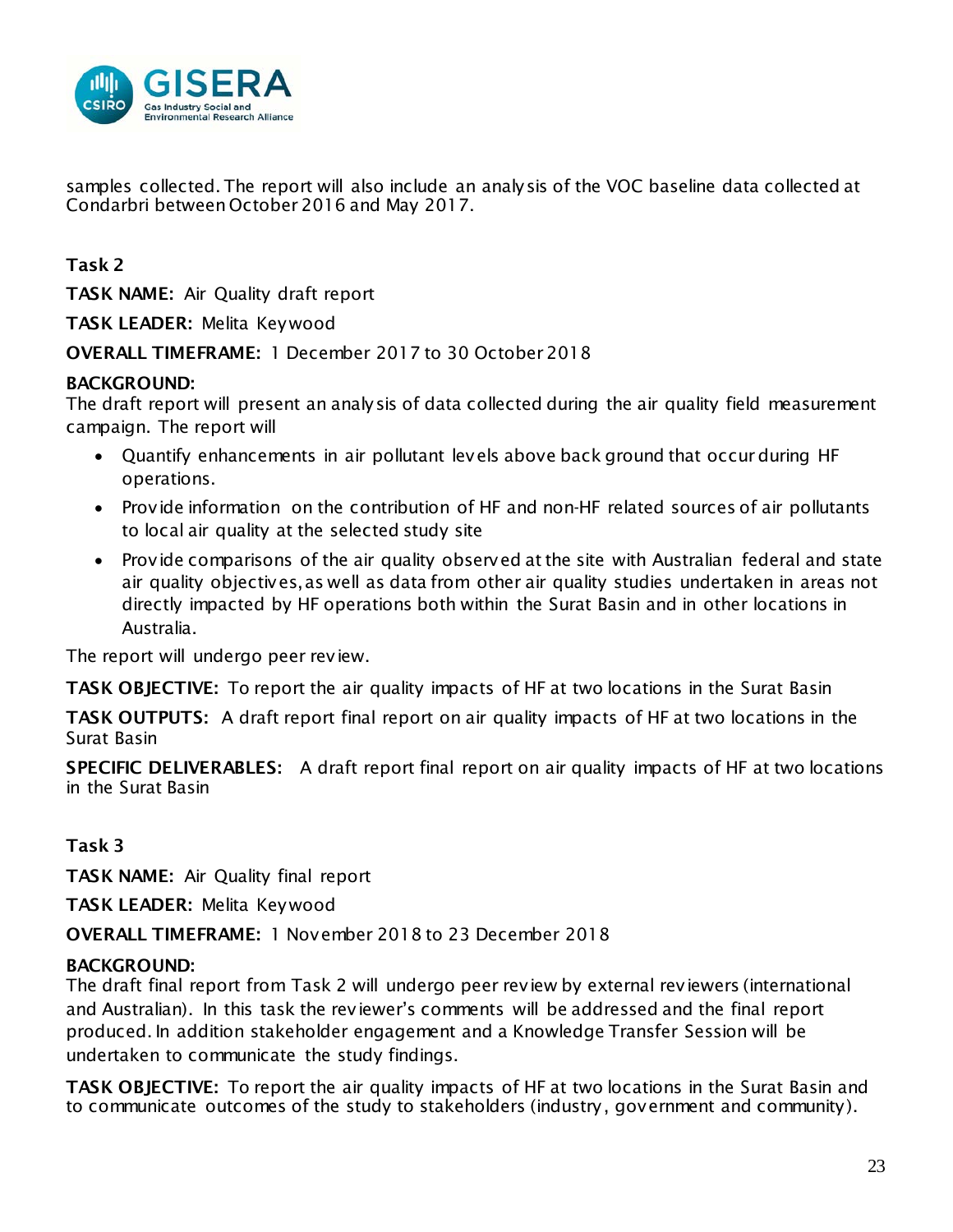

TASK OUTPUTS: A final report on air quality impacts of HF at two locations in the Surat Basin and stakeholder engagement activities

SPECIFIC DELIVERABLES: A final report on air quality impacts of HF at two locations in the Surat Basin, fact sheets, stakeholder meetings where appropriate and Knowledge Transfer Session.

Task 4

TASK NAME: Water and Soil Quality field measurement report

TASK LEADER: Simon Apte

OVERALL TIMEFRAME: 24 July 2017 to 1 December 2017

BACKGROUND: Phase 1 of the study involved the development of a peer reviewed study design to investigate the impacts of HF on water and soil quality in the Surat Basin. This task involves execution of the sampling program. APLNG have also provided CSIRO with background monitoring data for the field sites which requires analysis and interpretation.

TASK OBJECTIVE: To collect water and soil samples from the study sites in the Surat Basin using methodologies identified in the peer reviewed study design

TASK OUTPUTS: Water and soil samples collected and transported to CSIRO laboratories for chemical analysis. Report documenting a summary of the water and soil quality field measurement program including methodologies employed, field observations, number of samples collected. The report will also include an analysis of the water and soil baseline data collected at the relevant field sites between October 2016 and May 2017

SPECIFIC DELIVERABLES: Report documenting the water and soil quality field measurement program including methodologies employed, number of samples collected and field observations. The report will also include an analysis of the water and soil baseline data collected at the relevant field sites between October 2016 and May 2017

Task 5

TASK NAME: Water and Soil analysis report

TASK LEADER: Simon Apte

OVERALL TIMEFRAME: 1 August 2017 to 1 June 2018

#### BACKGROUND:

The water and soil samples collected during the field sampling campaign will be subjected to a range of chemical measurements. The data will need to be collated in the form of a data report.

TASK OBJECTIVE: To analyse the water and soil samples for a range of chemical constituents (see Table 1) and report the water and soil quality data

TASK OUTPUTS: A detailed data report describing the concentrations of various chemical constituents present in the water and soil samples collected during the field sampling campaign.

This will include quality assurance data.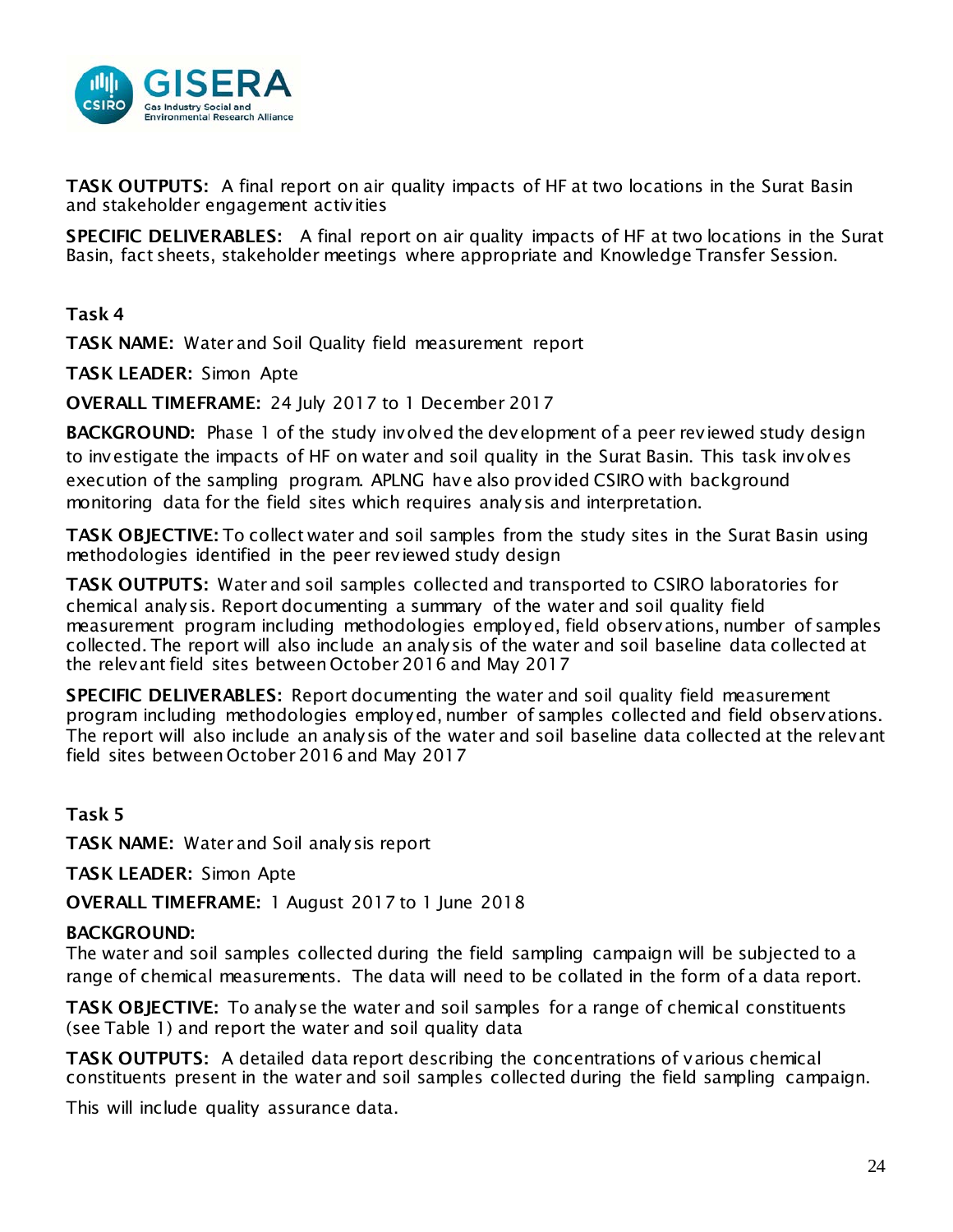

#### SPECIFIC DELIVERABLES:

Data on the concentrations of various chemical constituents present in the water and soil samples collected during the field sampling campaign.

## Task 6

TASK NAME: HF chemical fate in soils lab study report

TASK LEADER: Rai Kookana

OVERALL TIMEFRAME: 1 August 2017 to 30 June 2018

#### BACKGROUND:

Given the difficulties of sampling soils for spills and other contamination a laboratory scenario study will also be conducted. This will involve exposing soil samples representative of soil types found across the Surat Basin to HF fluids and flowback waters. The degradation and stability of the added contaminants will then be measured with time. Biological indices such as respiration will also be measured. This study will provide key information on the consequences of chemical spills on soil health.

TASK OBJECTIVE: To conduct a laboratory based study on HF chemical mobility and degradation in soils from the Surat Basin, generate an externally peer reviewed report on the study and to communicate outcomes of the study to stakeholders (industry, government and community).

TASK OUTPUTS: An externally peer reviewed final report on the fate and degradation of HF derived chemicals in soil types found across the Surat Basin, Stakeholder presentations will be conducted as needed.

SPECIFIC DELIVERABLES: A final report on water and soil quality impacts of HF at two locations in the Surat Basin, fact sheets, stakeholder meetings where appropriate and Knowledge Transfer Session.

## Task 7

TASK NAME: Water and Soil Quality final report

TASK LEADER: Simon Apte

OVERALL TIMEFRAME: 1 June 2018 to 23 December 2018

BACKGROUND: A large quantity of field and analytical data will be generated during the study and this will need to be interpreted and reported.

TASK OBJECTIVE: To prepare a comprehensive report on the study and to communicate outcomes of the study to stakeholders (industry, government and community).

The draft final report from Task 5 will undergo peer review by external reviewers (international and Australian). In this task the reviewer's comments will be addressed and the final report produced. In addition stakeholder engagement and a Knowledge Transfer Session will be undertaken to communicate the study findings.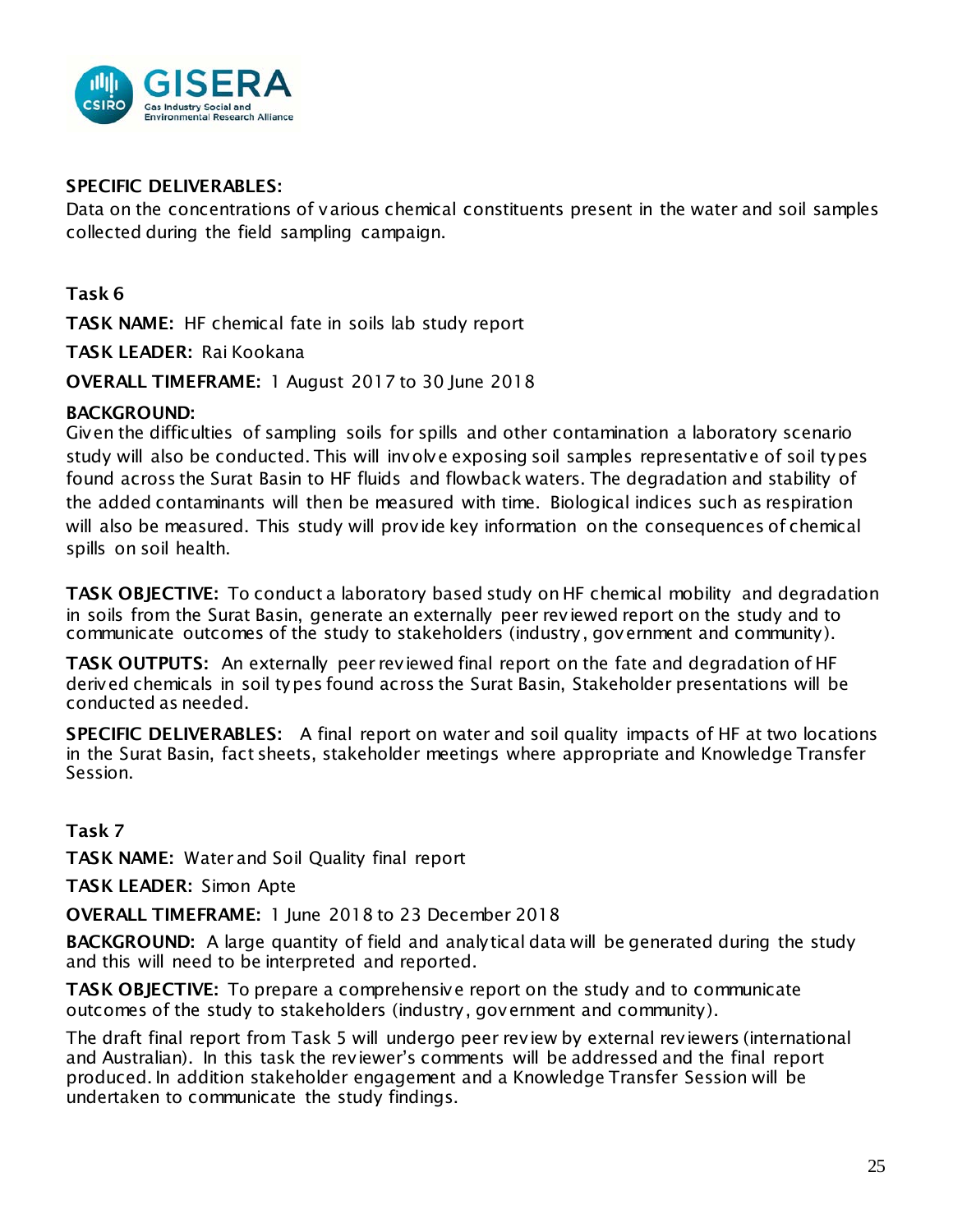

TASK OUTPUTS: A final, externally peer reviewed report on water and soil quality impacts of HF at the study sites. Stakeholder engagement that will enhance knowledge transfer.

SPECIFIC DELIVERABLES: Detailed report on water and soil quality impacts of HF at locations in the Surat Basin, fact sheets, stakeholder meetings where appropriate and Knowledge Transfer Session.

## 14. Communications Plan

Communication of the results of the project will be managed in accordance with GISERA's communication strategy. This may include presentations at community and industry meetings, conferences and publication of reports, scientific articles and factsheets. In addition, communication with relevant state and federal government departments will be maintained to ensure that they are aware of the outcomes of the research and possible policy implications.

The project will continue to engage with the Technical Reference Group (TRG) established during Phase 1 of the project. The TRG enables the project team to seek peer-to-peer technical advice on contextual matters and to discuss research needs as well as outputs as the project progresses. The TRG includes the project leader and a group of different stakeholders as appropriate.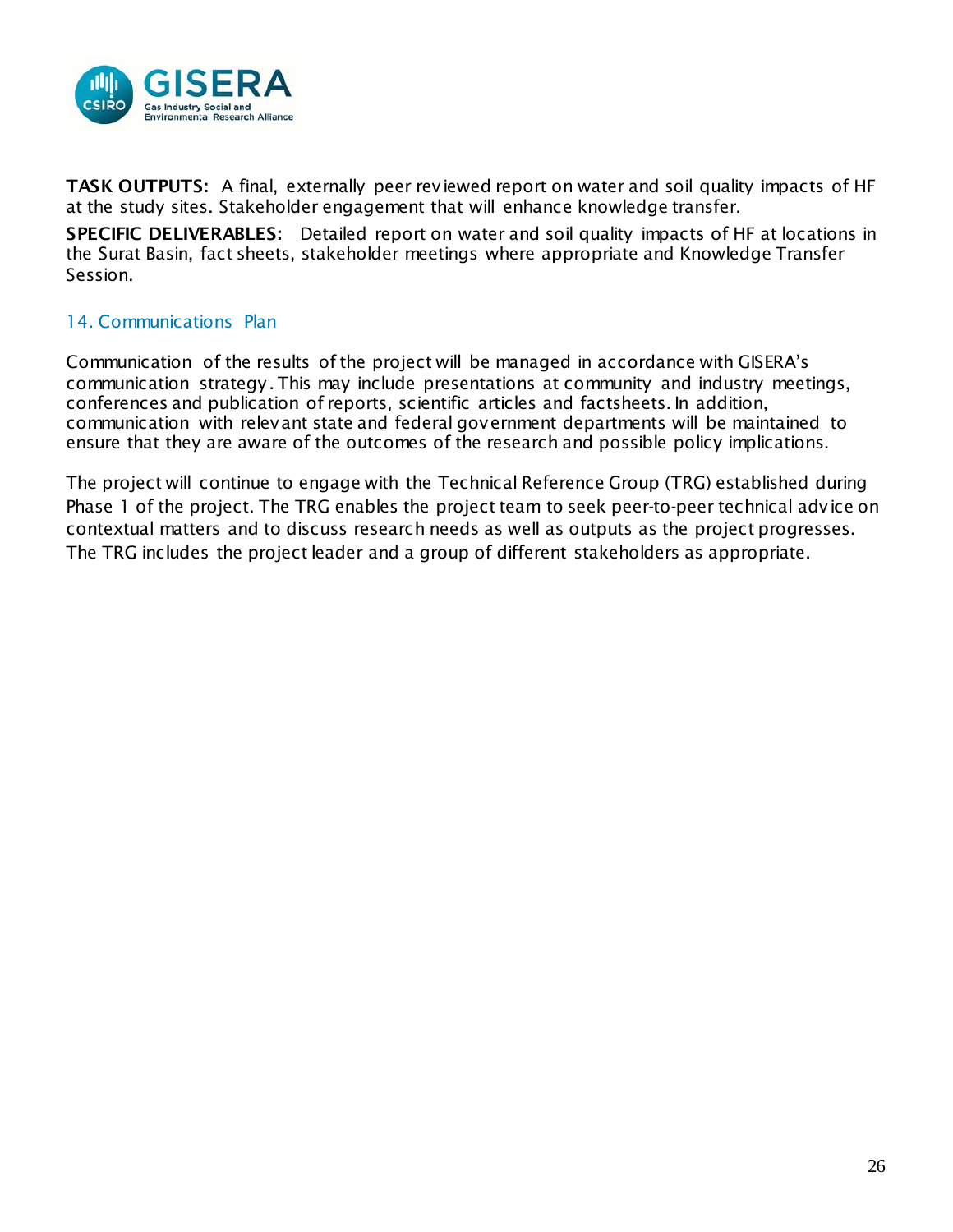

#### 15. Intellectual Property and Confidentiality

| Background IP<br>$clause$ 11.1, | <b>Party</b>   | Description of<br><b>Background IP</b> | <b>Restrictions</b><br>on use (if any) | <b>Value</b> |
|---------------------------------|----------------|----------------------------------------|----------------------------------------|--------------|
| 11.2)                           |                | Not Applicable                         |                                        | \$           |
|                                 |                | Not Applicable                         |                                        | \$           |
| Ownership of                    | <b>CSIRO</b>   |                                        |                                        |              |
| Non-Derivative IP               |                |                                        |                                        |              |
| (clause 12.3)                   |                |                                        |                                        |              |
| Confidentiality of              |                | Project Results are not confidential.  |                                        |              |
| <b>Project Results</b>          |                |                                        |                                        |              |
| (clause 15.6)                   |                |                                        |                                        |              |
| <b>Additional</b>               | Not Applicable |                                        |                                        |              |
| Commercialisation               |                |                                        |                                        |              |
| requirements                    |                |                                        |                                        |              |
| $clause$ 13.1)                  |                |                                        |                                        |              |
| Distribution of                 | Not applicable |                                        |                                        |              |
| Commercialisation               |                |                                        |                                        |              |
| Income                          |                |                                        |                                        |              |
| $clause$ 13.4)                  |                |                                        |                                        |              |
| Commercialisation               | Party          |                                        | <b>Commercialisation Interest</b>      |              |
| Interest (clause                | <b>APLNG</b>   |                                        | <b>NA</b>                              |              |
| 1.1)                            | <b>CSIRO</b>   |                                        | <b>NA</b>                              |              |

#### 16. Approval from Project Parties

In signing this document y ou are committing your organisation to provide the specified funds, personnel and the required in-kind contributions.

At date of signing, this Project Order approves Phase Two only of this project and commits CSIRO and industry to completing milestones associated with Phase Two, specifically Tasks 1 - 7 on page 21 of Item 13.1 'Project Schedule'and the 'Payment Schedule' set out in 13.2.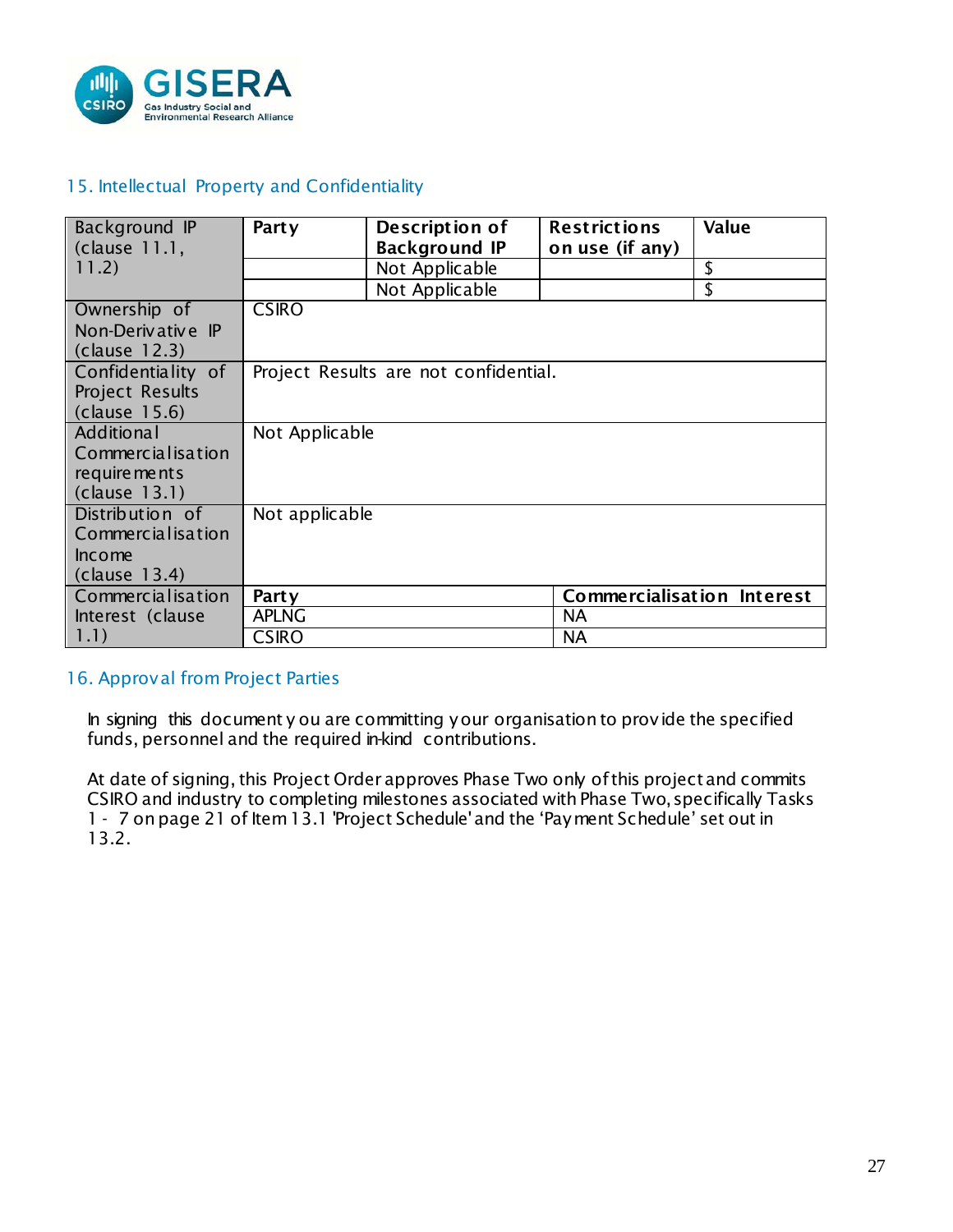

#### Appendix A: Impact of HF chemicals on soil quality

#### *Background*

A recent assessment (Patterson et al. 2017 – Environ Sci Technol (in press)

DOI:10.1021/acs.est.6b05749) of potential exposure pathways for contamination of soils with chemicals established that spills of HF fluids and flowback water are among the most polluting and plausible pathways of exposure (Table A1). Spills, however, are unpredictable and are very site- and event-specific and therefore conducting a field-based soil contamination study may not yield meaningful information that can be extrapolated to other locations.

Considering the above, a scenario based assessment, mimicking the exposure via spills of HF and flowback water (under controlled conditions) is proposed to be a more appropriate approach as it will generate useful information on the potential fate of HF chemicals in soils that could be used to inform future management of chemicals.

| <b>Contamination source</b>                                    | Relevance and control                                                           | <b>Relative importance</b>                                                                              |
|----------------------------------------------------------------|---------------------------------------------------------------------------------|---------------------------------------------------------------------------------------------------------|
| Drill cutting piled on site<br>or reused for<br>rehabilitation | Not stored on site<br>Not used for<br>rehabilitation                            | Not likely to be significant source                                                                     |
| Fraccing fluid is prepared<br>on site                          | Some chemical blending<br>and handling occurs<br>during the fracking<br>process | Spill of the chemicals could be an<br>important source                                                  |
| Flowback water stored in<br>pits                               | Flowback water goes into<br>tanks or to wastewater<br>plant via pipeline        | Leakage from pits is not relevant<br>Spills from tanks or leakage from<br>pipe can contaminate soil     |
| Chemical stored on site                                        | Chemicals not stored on<br>site                                                 | Not likely to be significant source                                                                     |
| Disposal of solids from<br>flowback water                      | Proppants and sediments<br>are not buried or<br>stockpiled on site              | Not likely to be significant source                                                                     |
| Untreated flowback or<br>produced water reuse                  | Only treated water (RO) is<br>reused                                            | Not likely to be a contamination<br>source.<br>Untreated flowback water will<br>represents greater risk |
| Transport of chemicals to<br>and from the site                 | Transport is essential but<br>carried out under great<br>care                   | Accidental spill can be an<br>important source. May be similar<br>to those in HF fluid.                 |
| Spills, flowline failure,<br>equipment failure                 | Relevant to the site,<br>unpredictable                                          | Can be a significant source -<br>spills is a key source specific to<br>hy draulic fracturing            |

|                    | Table A1. Common sources of soil contamination and their relevance/controls to the |
|--------------------|------------------------------------------------------------------------------------|
| current study site |                                                                                    |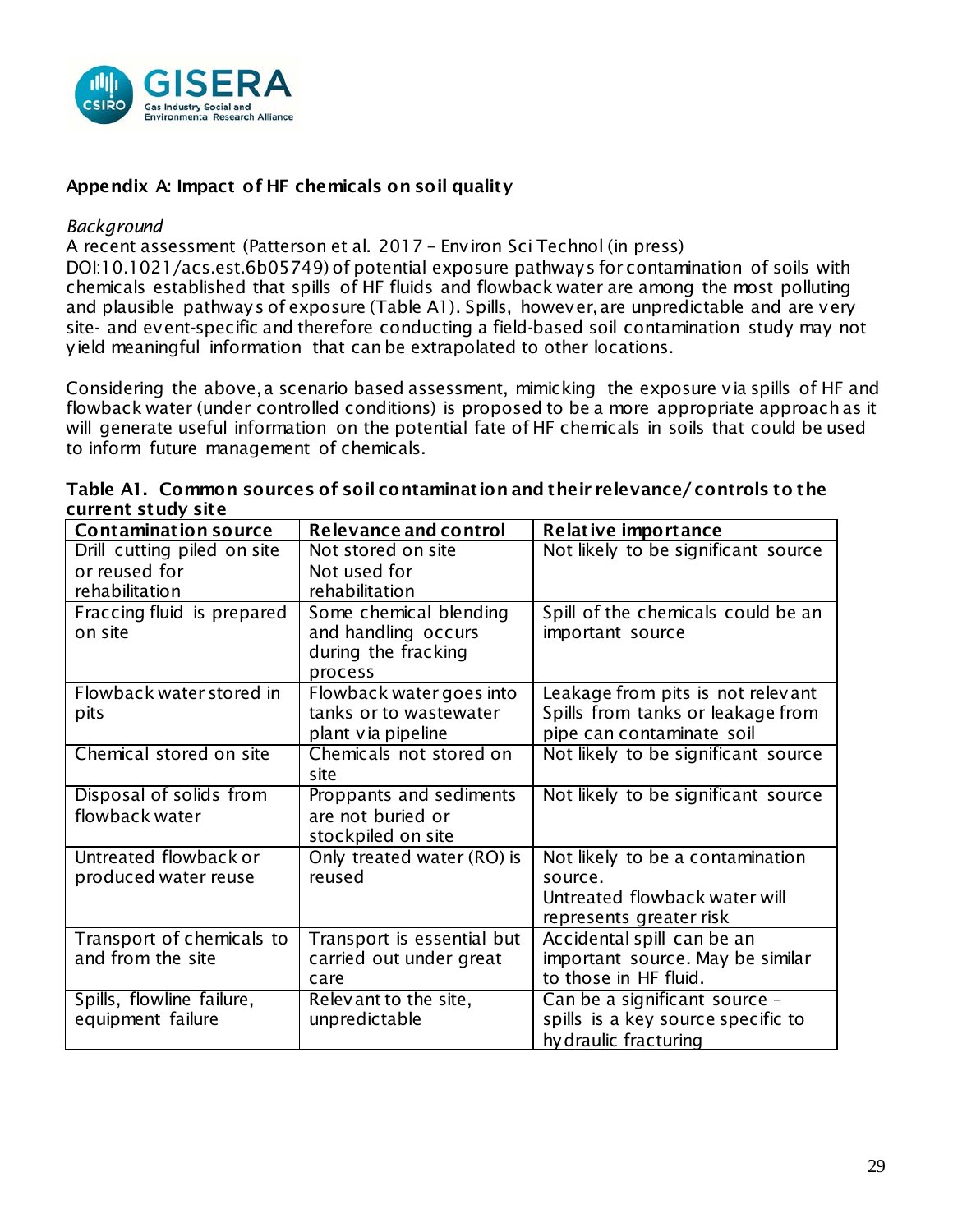

The objectives of the study are:

- (i) To establish the likely fate in the soil environment of key chemicals that may be accidently introduced to soil via the spill of HF fluids and flowback waters.
- (ii) To assess the mobility of a selected suit of high risk chemicals through the soils
- (iii) To better understand the potential impacts of soil contamination of HF and flowback waters on soil health (through microbial assays) and potential groundwater contamination.

To cover the exposure and impact pathways as a result of a spill of HF and flowback water on soils and groundwater, three aspects will be covered in this study include

- (i) the degradation (persistence) of chemicals in HF and flowback water in soils
- (ii) the mobility of HF and geogenic chemicals through soils to shallow groundwater
- (iii) the potential impact of the spill on soil microbial health

#### Methodology

Chemical sources: Two types of fluids are seen as the main contributor to the potential contamination of soil via spills during various operation including transport, namely the HF fluid and the flowback water. The main difference between the two sources is that the flowback water is likely to be highly saline and contain geogenic chemicals (both organic and inorganic) in addition to those present in HF. While some chemicals present in HF fluids may have been attenuated during the HF process, others may remain largely unchanged and in similar concentrations in the flowback water. The chemical composition of the source waters will be characterised.

#### Soil types:

Five soils types chosen from different geomorphic units occurring in Surat Basin were selected to represent diversity of soil type in the region. These are listed in table A2.

| <u>JUNJ JEIEELEM III LINJ JLUUT/</u> |                           |                              |  |  |
|--------------------------------------|---------------------------|------------------------------|--|--|
| Geomorphic unit                      | Dominant soil type        | <b>Key features</b>          |  |  |
| Alluvia                              | Black and grey Vertosols* | Clay rich $(> 35%)$          |  |  |
| <b>Basalt</b>                        | Vertosols, Ferrosols,     | Deep clay soils              |  |  |
|                                      | Dermosols*                | Dermosol - low in free iron  |  |  |
| Quartzose sandstones                 | Chromosols*               | Sandy texture contrast soils |  |  |
| Unweathered to                       | Vertosols, Texture        | Sodosols - Sodic B Horizon   |  |  |
| moderately weathered                 | contrast Sodosols*,       |                              |  |  |
| non-quartzose                        | Kandosols                 |                              |  |  |
| sedimentary rocks                    |                           |                              |  |  |
| Moderately to strongly               | <b>Texture contrast</b>   | Rudosols - Sandy loams       |  |  |
| weathered non-quartzose              | Sodosols, Chromosols,     | Chromosols - Sandy over      |  |  |
| sedimentary rocks                    | Rudosols*, Tenosols       | clayey B horizon             |  |  |

|                                    |  | Table A2. Dominant Geomorphic units and soils types in Surat Basin (after Biggs et al. 2012#) |  |
|------------------------------------|--|-----------------------------------------------------------------------------------------------|--|
| (* - soils selected in this study) |  |                                                                                               |  |

# Biggs, AJW, Witheyman, SL, Williams, KM, Cupples N, de Voil CA, Power, RE, Stone, BJ, (2012). Assessing the salinity impacts of coal seam gas water on landscapes and surface streams. August 2012. Final report of Activity 3 of the Healthy HeadWaters Coal Seam Gas Water Feasibility Study. Department of Natural Resources and Mines, Toowoomba.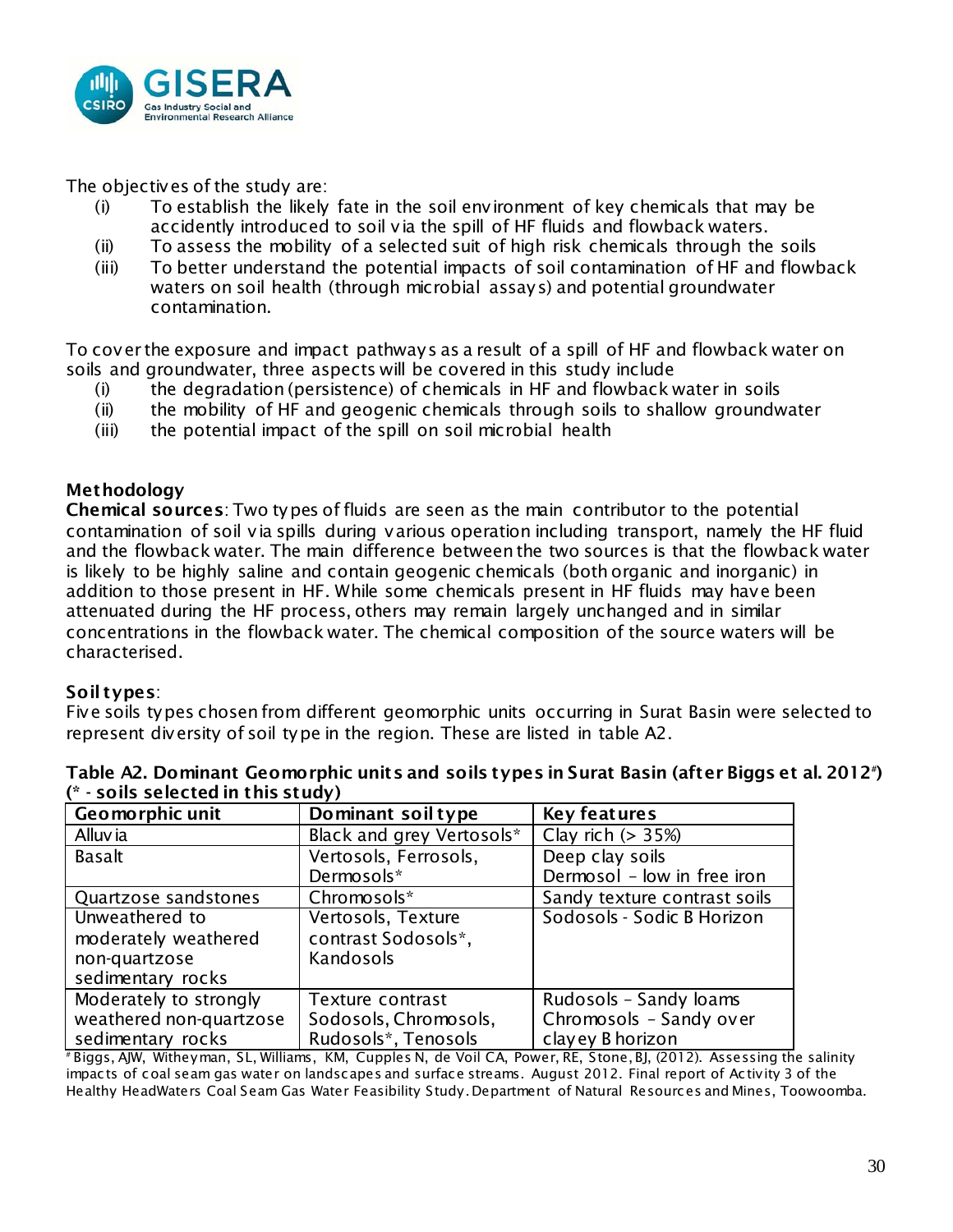

Experimental procedure: All experiments will be conducted under controlled laboratory conditions to avoid any confounding factors in the field. Homogenised soil samples will be subjected to a known volume of chemical sources (two types of fluids) as well clean water. The volume will be determined based on the amount of fluid required to saturate the soil representing a scenario where the spill was adequate to fully saturate the soil and any excess fluid either leached through to deeper layers or migrated through surface runoff. The saturated soil will be allowed to dry and reach a moisture content that is equivalent to 60-70% of maximum water holding capacity before the commencement of experiment. For mobility study, uncontaminated soils will be used.

#### Experimental details:

*Degradation study:* The experimental conditions will be based on published relevant studies (e.g. McLaughlin et al. 2016 Environ Sci Technol, 50:6071; DOI:10.1021/acs.est.6b00240). Soil will be incubated under constant temperature and moisture conditions representative of Surat Basin. The soils containers will kept open to atmosphere, as is the case under field conditions.

*Mobility study*: The study on mobility of selected chemicals in soils will be carried out using the batch method of sorption. It is noteworthy that intact cores are very site specific (due to presence of biopores and soil structure) and hence do not allow extrapolation to other sites. Hence a batch method that will result in more generic assessment is preferred here. The chemicals will be selected based on their persistence and their equilibrium sorption coefficients (Kds) will be measured. This will provide an assessment of their mobility (i.e. retardation factor) in comparison with water flow. This information together with degradation will allow an assessment of their potential of contaminating groundwater as a result of a spill.

*Microbial health of soil*: The soils exposed to HF and flowback water will be tested for microbial functions in soils. Tests will be conducted to represent carbon turnover (microbial respiration), nitrogen cycling (nitrification) and general microbial diversity. Three standard tests will be carried out. These are OECD 307 Substrate Induced Respiration test (to establish if the general diverse range of bacteria are functioning well), OECD 216 Substrate Induced Nitrification Test (to assess if the specialist bacteria involved in nitrification are affected) and terminal restriction fragment length polymorphism (tRFLP) test to establish any effect on the bacterial diversity in soils.

Chemical analysis: The fate of key chemicals present in source waters will be established by a time series of soil analysis. Three HF and three geogenic chemicals will be included in the study. The sampling times will be 0, 1, 3, 7, 14, 28. 56 and 90 days following commencement of experiment.

Number of treatments: (number of soil samples involved in assays)

Chemical sources –  $n = 3$  (HF and flowback water) + control (RO Water)

Soil types

n= 10 (Vertosol, Dermosol, Sodosol, Chromosol and Rudosol) – 5 surface and subsurface soils (B Horizon)

Number of chemicals For residue analysis – broad suit depending of what is in HF fluid and in flowback waters.